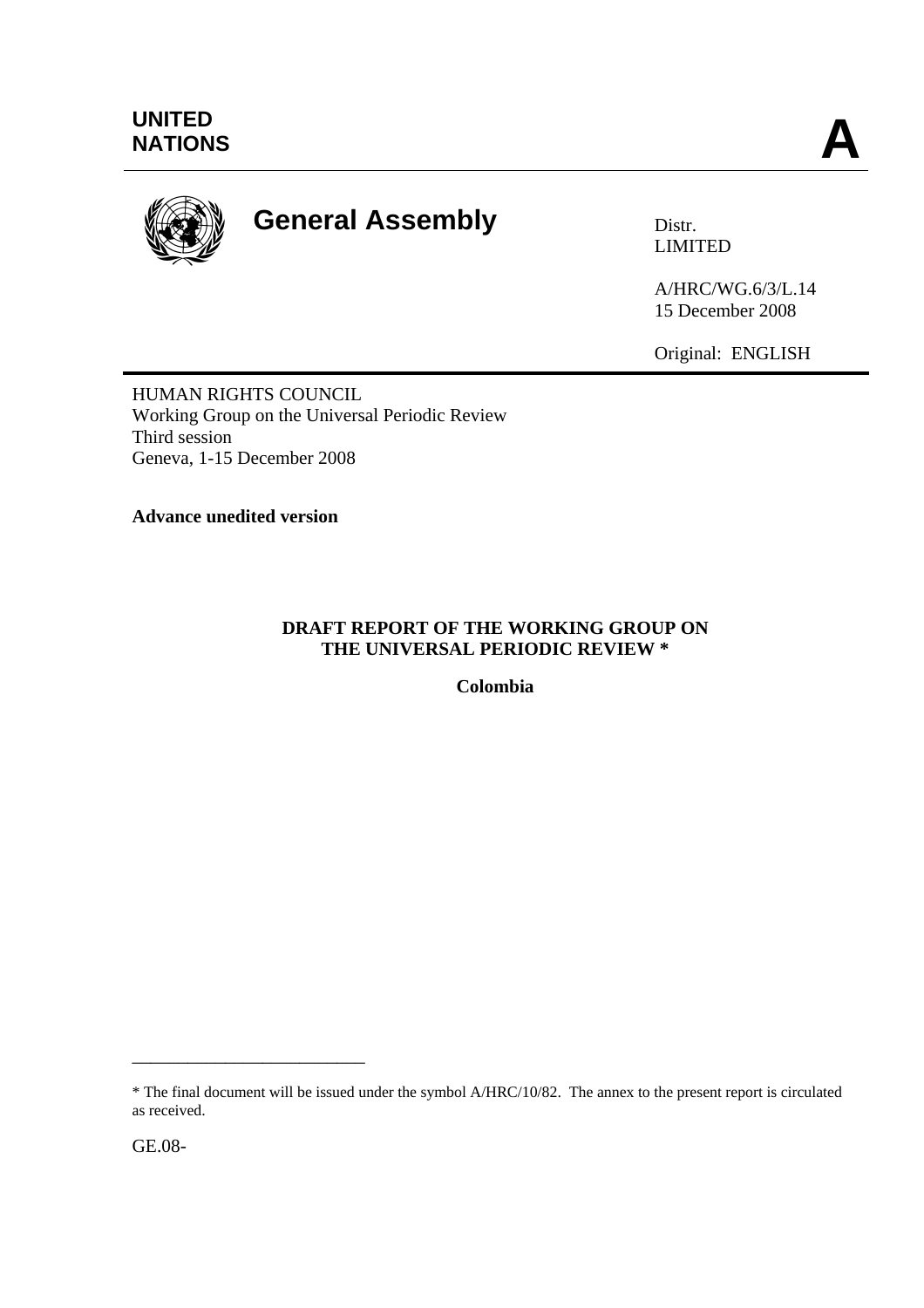# **CONTENTS**

|                                                                         | Paragraphs              | Page |
|-------------------------------------------------------------------------|-------------------------|------|
|                                                                         | $\overline{4}$<br>$1 -$ | 3    |
| I. SUMMARY OF THE PROCEEDINGS OF THE REVIEW PROCESS  5 - 86             |                         | 3    |
|                                                                         |                         | 3    |
| B. Interactive dialogue and responses by the State under review 17 - 86 |                         | 6    |
|                                                                         |                         | 23   |
| III. VOLUNTARY COMMITMENTS OF THE STATE UNDER REVIEW                    | 91                      | 30   |
| Annex                                                                   |                         |      |
|                                                                         |                         | 31   |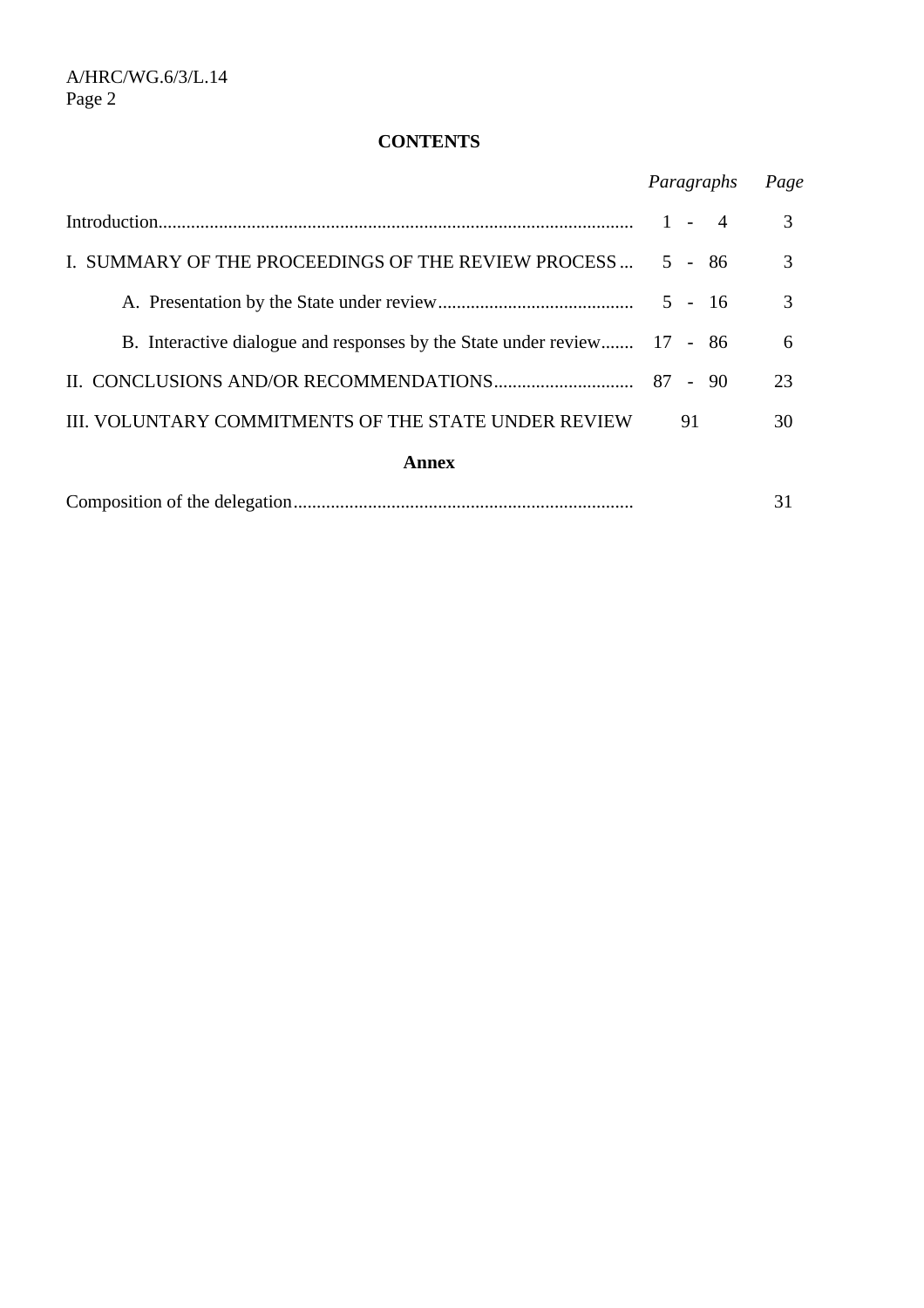## **Introduction**

1. The Working Group on the Universal Periodic Review, established in accordance with Human Rights Council resolution 5/1 of 18 June 2007, held its third session from 1 to 15 December 2008. The review of Colombia was held at the 14th meeting, on 10 December 2008. The delegation of Colombia was headed by H.E. Mr. Francisco Santos Calderón, Vice-President of Colombia. At its meeting on 15 December 2008, the Working Group adopted the present report on Colombia. In the course of the adoption of the report, Colombia informed that the National Statute for Victims' Rights is currently under consideration of the Colombian Congress. For this reason, Colombia will await the outcome of the Bill that is being discussed, before providing a response on the recommendations contained in paragraph 89 below.

2. On 8 September 2008, the Human Rights Council selected the following group of rapporteurs (troika) to facilitate the review of Colombia: Burkina Faso, Bahrain and Italy.

3. In accordance with paragraph 15 of the annex to resolution 5/1, the following documents were issued for the review of Colombia:

 (a) A national report submitted / written presentation made in accordance with paragraph 15 (a) (A/HRC/WG.6/3/COL/1);

 (b) A compilation prepared by the Office of the United Nations High Commissioner for Human Rights (OHCHR), in accordance with paragraph 15 (b) (A/HRC/WG.6/3/COL/2);

 (c) A summary prepared by OHCHR, in accordance with paragraph 15 (c) (A/HRC/WG.6/3/COL/3).

4. A list of questions prepared in advance by Czech Republic, the United Kingdom of Great Britain and Northern Ireland, Denmark, Germany, the Netherlands and Sweden was transmitted to Colombia through the troika. These questions are available on the extranet of the universal periodic review.

# **I. SUMMARY OF THE PROCEEDINGS OF THE REVIEW PROCESS**

### **A. Presentation by the State under review**

5. H.E. Mr. Francisco Santos Calderón, Vice President of the Republic of Colombia, introduced the national report. He referred to the commitment of Colombia to human rights, to its openness and transparency, and noted the presence of 24 United Nations offices and the International Committee of the Red Cross (ICRC) in Colombia; having received 15 visits by human rights mechanisms since 2002; a follow-up system established with civil society and 39 embassies accredited in Colombia; and the full access international and local media and nongovernmental organizations have to the country. He further noted that Colombia had changed from being a State accused of being negligent or accomplice of paramilitary groups to one which has imprisoned all the leaders of paramilitary groups, demobilized their structures and seized their properties; from being a State incapable of protecting its citizens to having dramatically improved the guarantee to life and freedom in Colombia, with decreases of 45 per cent in homicides, 77 per cent in massacres, 76.5 per cent in terrorist attacks and 87 per cent in kidnappings, between 2002 and 2007.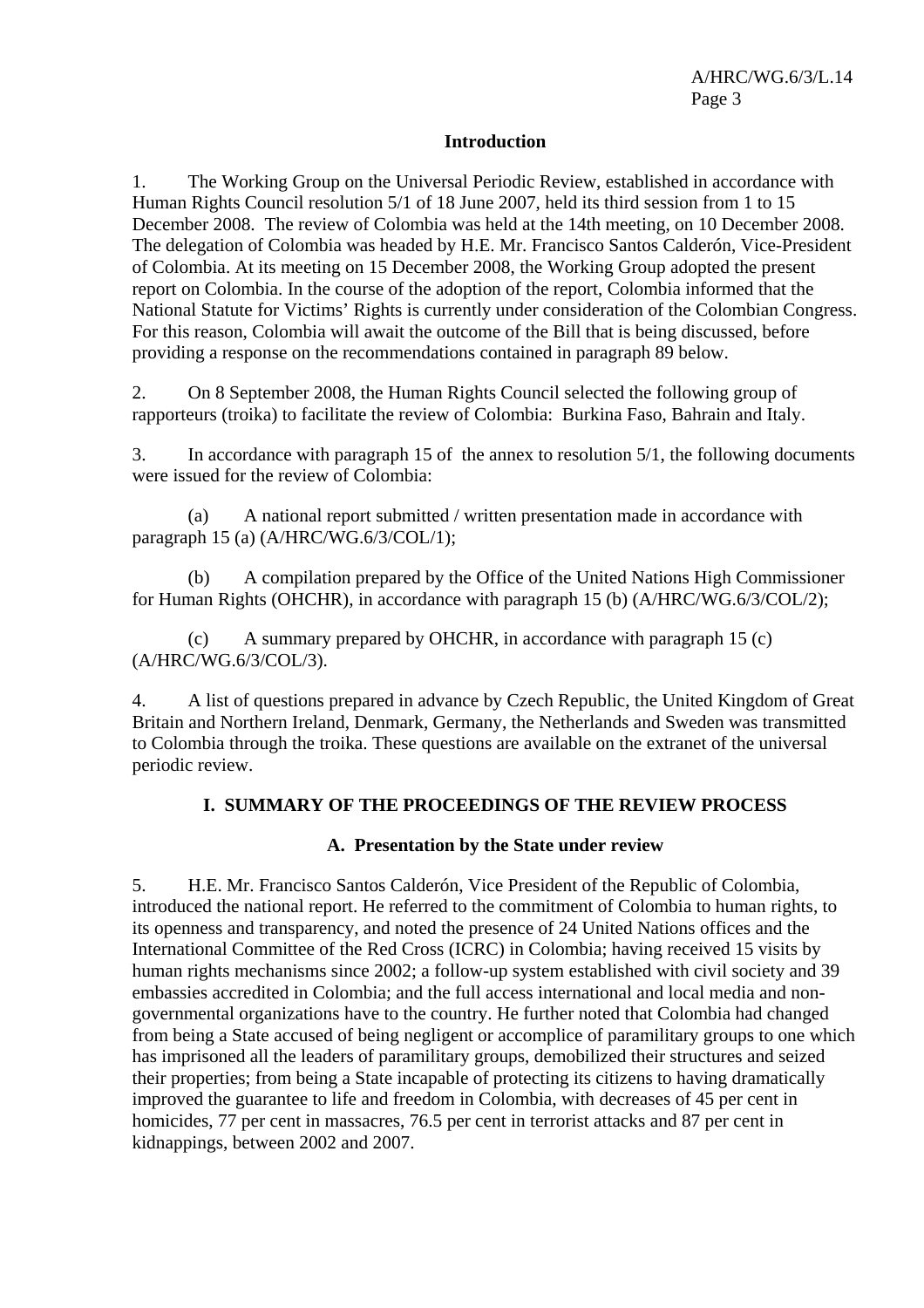6. With regard to the situation of armed illegal groups, the representative stated that currently these groups have no support and are not representative in Colombia, with even less options to overtake power, resulting in paramilitary groups accepting a collective demobilization and 17,000 people belonging to other illegal armed groups having demobilized in an individual manner. He noted that FARC enjoyed a well-deserved repudiation: two days earlier, they had assassinated two members of a medical mission and wounded another 7 public servers in the Department of Caquetá. This is the latest of hundreds of violent events, such as an explosive artefact detonated in Ituango, Antioquia, causing 7 deaths and 51 wounded in a popular celebration, and the death of several community leaders in Arauca accused of supporting the illegal armed group ELN. He highlighted the kidnapping of hundreds of Colombians, 28 of which are rotting in the middle of the jungle since their abduction between 6 and 10 years ago, condemned to survive in subhuman conditions.

7. Colombia noted the enormous resources produced by the annual traffic of 500 metric tons of cocaine that feeds all illegal armed groups. The desire for such money leads to the massive destruction of rainforest and to aggression against vulnerable groups as well as the rest of society. The afore-mentioned motivates the State's demand for international shared responsibility in the fight against illicit drugs. In Colombia drug trafficking fuels the worst human rights violators.

8. With regard to questions relating to the efficiency of the judicial system and the fight against impunity, Colombia said it had a rich mix of constitutional rights, legislation developments, case law and measures against specific problems to enforce the rule of law. It reported that all citizens have legal resources to protect their individual or collective rights and to fight any acts from any authority, and that the Colombian Constitutional Court is acknowledged as one of the most active courts in the world in developing jurisprudence for human rights protection. In the field of legislation, Colombia highlighted the recent establishment of an oral and accusatory criminal procedure system, which clears the courts of justice and establishes guarantees and the development of the hearing of control of legality within a maximum term of 36 hours; the amendment of the Military Criminal Justice to limit its jurisdiction to offences relating to the service; and a law developed in 2005 against human trafficking and laws enacted in 2007 and 2008 on violence within the family, sexual abuse and violence against women.

9. The policy strengthening the judicial system has been one of the priorities of the State, having created the conditions that provide guarantees for independent actions from judicial operators; increased the budget of the justice sector by 86 per cent between 2002 and 2007; created 2,166 new jobs in the General Prosecutor's Office since January 2008 and agreed upon and begun implementing a new policy to increase the judicial efficiency in cases that involve violations of human rights. Colombia has also created several units of prosecutors for cases of special concern, such as aggressions against trade unionists. In 2000 and 2001, only two sentences were issued. From 2002 to the present date, 153 sentences have been issued, sentencing 233 persons for violent acts against trade unionists. In addition, Colombian justice has developed a formidable response regarding homicide allegations against members of the public force, as there are currently 716 investigations against 1,000 members of the armed forces, 138 of which are officers; 46 have been sentenced and 232 have been accused or are under trial; to date, 285 cases have been sent from the military justice to the civil justice.

10. Responding to questions about victims, demobilization and the Justice and Peace Law, the delegation said that Colombia has undertaken partial peace processes and very successful individual demobilization programmes. It said that the Justice and Peace Law acknowledged the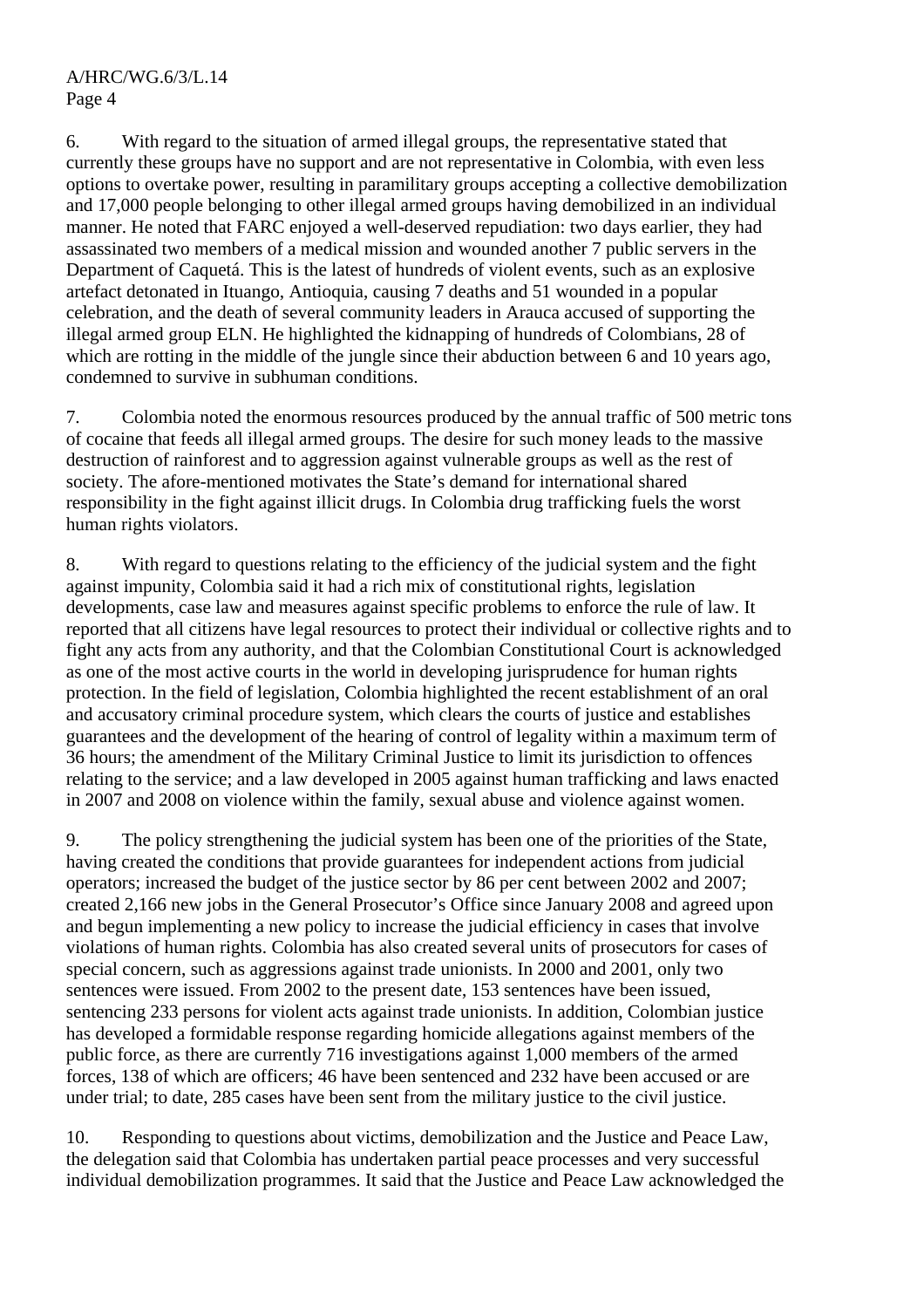victims' rights, establishing an independent judicial process regarding juridical benefits to the demobilized; rights of truth, justice, integral redress, historic memory preservation, collective victims redress; victim protection duty; a commission for reconciliation and reparation integrated with a majority of people from the civil society and State control entities; regional commissions for the restitution of land that had been appropriated by illegal groups; and alternative prison penalties subject to serious commitments by the criminal and their repeal should the imposed obligations be breached. The versions of those who have been subject to this law would have enabled 2,908 cases to be opened within ordinary justice, including 172 against politicians, 112 against members of the Armed Forces and another 35 against other public servants. Colombia stated that the Government has also issued a decree creating a reparation programme through administrative channels that will demand investments of the order of 5.5 billion dollars, and the Congress is currently discussing a Law for Victims Rights.

11. Responding to questions on economic, social and cultural rights, the delegation stated that the drafting of the Colombian Development Plan for 2006-2010 included the rights perspective and it is intended to comply with the Millennium Development Goals. It also said the Government had implemented a policy of conditional subsidies to the poorest sectors of the population, which paired with the sustained economic development of recent years have made possible a reduction of poverty from 55.7 per cent to 45.1 per cent, and of extreme poverty from 21.6 per cent to 12 per cent between 2002 and 2006. Colombia reported having attained coverage of 94 per cent in basic education and 31 per cent in higher education. Education coverage programmes are accompanied by the implementation of the National Education Plan in human rights, quality improvement programmes and special policies for the most vulnerable sectors. It mentioned that the population subsidized by the State has doubled, reaching 23 million over the last five years; Colombia expected to attain universal health coverage by 2010. It also reported that the budget for supporting social interest housing had increased from \$75 million to \$330 million per year, with \$125 million allocated yearly to housing for internally displaced population.

12. Regarding children's rights, Colombia highlighted the issuing of the Code of Childhood and Adolescence; the drafting and application of the action plan to prevent and eradicate commercial sexual exploitation of children and adolescent; a strategy to eradicate child work that reduced this from 12.9 per cent in 2001 to 8.9 per cent in 2005; the budget of the Family Welfare Institute, which has increased form \$311 million to \$1,092 million between 2002 and 2008; the Inter-sectorial Commission to prevent recruiting and utilization of children by illegal groups; and participation by 3,712 youngsters in integral assistance programmes for demobilized populations conducted with UNICEF. With regard to women, Colombia highlighted the implementation of the Policy for Women constructing peace and development; the national agreement for equity between women and men, signed by State entities; the average participation of women in the Government ministries (30 per cent in leading offices); and the Gender Issues Observatory having been highlighted by the Economic Commission for Latin America and the Caribbean as best practice in the continent.

13. On the subject of displaced persons, the delegation stated that the Office of the United Nations High Commissioner for Refugees had acknowledged that Colombia is the country that makes the greatest efforts to attend to internally displaced persons in the world, also stating that the budget allocated to the internally displaced has increased from \$65 million to \$442 million between 2002 and 2008; that 80 per cent of displaced families registered receive emergency humanitarian aid; and that internally displaced persons participate in all decision-making processes for public policies regarding displacement. With reference to ethnic groups, the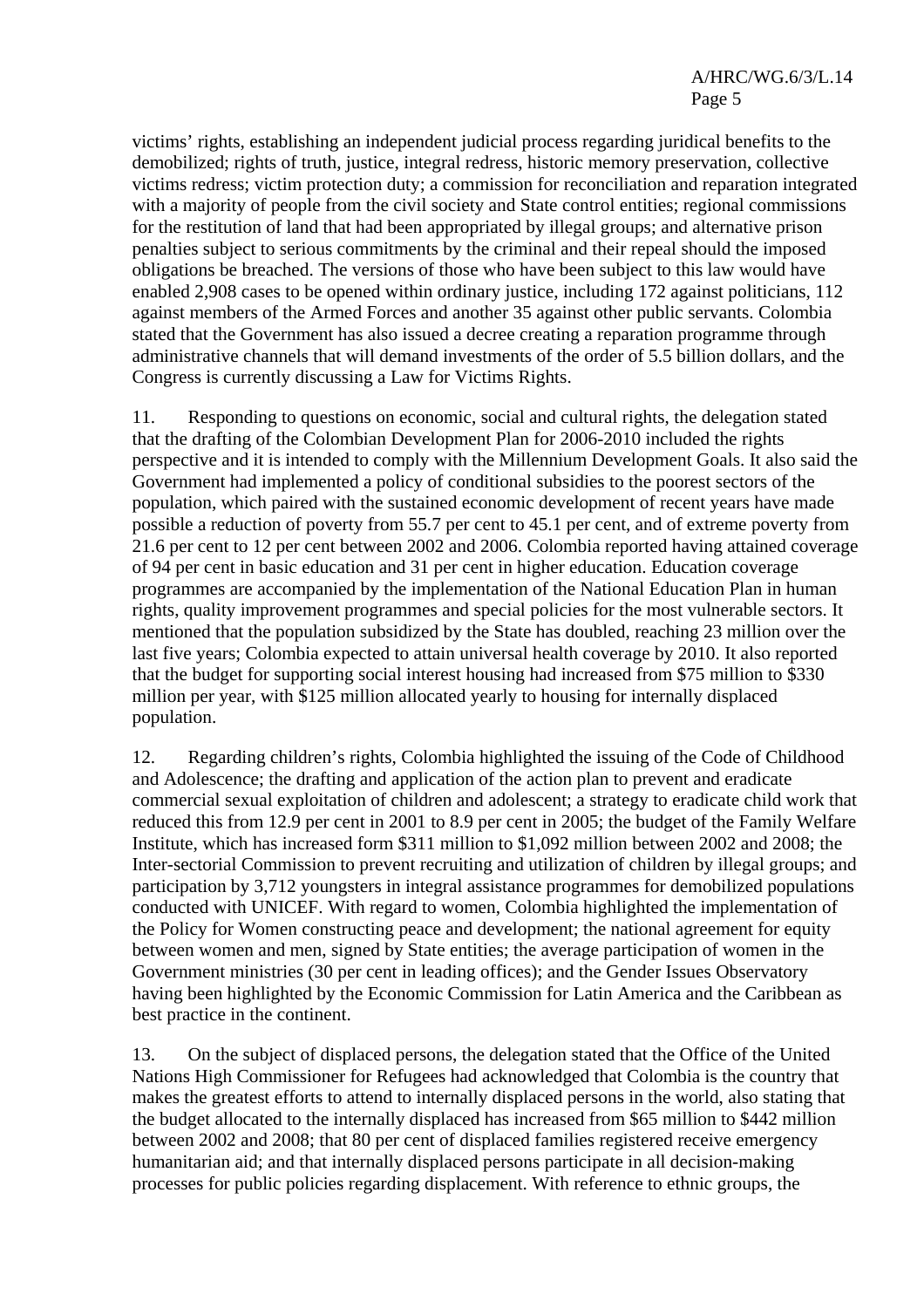delegation said that the Colombian population includes 10 per cent of the Afro-Colombian population and 3 per cent of the indigenous population, and both have legislation that acknowledges their rights to the territory, autonomy and culture preservation; affirmative action policies and entities dedicated to the development of these policies; ethno-education and ethnoprotection programmes respecting their way of life, adding that the National Development Plan includes a chapter with resources allocated to an ethnic approach to development.

14. With regard to homicides carried out by members of the Armed Forces against protected individuals, the delegation noted that the participation of individual members of the military forces in the death of persons out of combat is a shameful practice that the Government condemns. It stressed that, from the moment President Alvaro Uribe took office, he ordered greater efficiency against violence and drug traffickers but with total transparency. "You will preserve the good name of the country only by the rigorous observance of human rights", he said during his first speech to the military. The delegation reported that, since 2005, a number of actions concerning prevention, investigation and control have been taken. The delegation stated that the killing of non-combatants is an inexcusable crime, acknowledging that these events had taken place in the country and presented its sincere apologies to the victims, assuring them that none of these crimes will remain in impunity and that all necessary measures to prevent their repetition will be taken.

15. On questions relating to relations with human rights defenders, the delegation noted that the Government is implementing different policies to grant all guarantees to political parties, trade unionists, human rights defenders, ethnic groups, social leaders, journalists and witnesses of the Peace and Justice proceedings, among others, and has developed a permanent dialogue with these sectors. The President carried out prolonged meetings with the defenders and every 45 days he chairs a meeting with union leaders. It cited a survey by Latinobarometer, which indicated that the legitimacy of Colombian democracy has doubled between 2002 and 2008 to more than 60 per cent, and that voters in the 2007 regional elections increased 30 per cent in comparison to the 2003 elections. The delegation said the Government had publicly rejected any attack against human rights defenders and wanted a more constructive relationship with human rights organizations, saying that dialogue constitutes the only way to enrich the different positions and benefit the enforcement of human rights in Colombia. It expressed willingness to carry out any reasonable effort to improve this relationship.

16. Colombia recalled having dedicated 14 paragraphs of the report to list 69 voluntary commitments that they will assume, asking for the solidarity and accompaniment of the international community for such a purpose.

# **B. Interactive dialogue and responses by the State under review**

17. During the interactive dialogue, 43 delegations made statements.

18. A number of delegations congratulated the Government on the quality of its presentation and report, and on having voluntarily submitted to the review. Some also recognized the State's transparency in the process. A number of delegations noted the State's cooperation with the international community, with some citing cooperation with OHCHR and its extension of the memorandum of understanding on its presence until 2010, and others adding its cooperation with other United Nations mechanisms. Several welcomed the fact that the delegation was headed by the Vice-President of the State. Some also thanked Colombia for its replies to advance questions.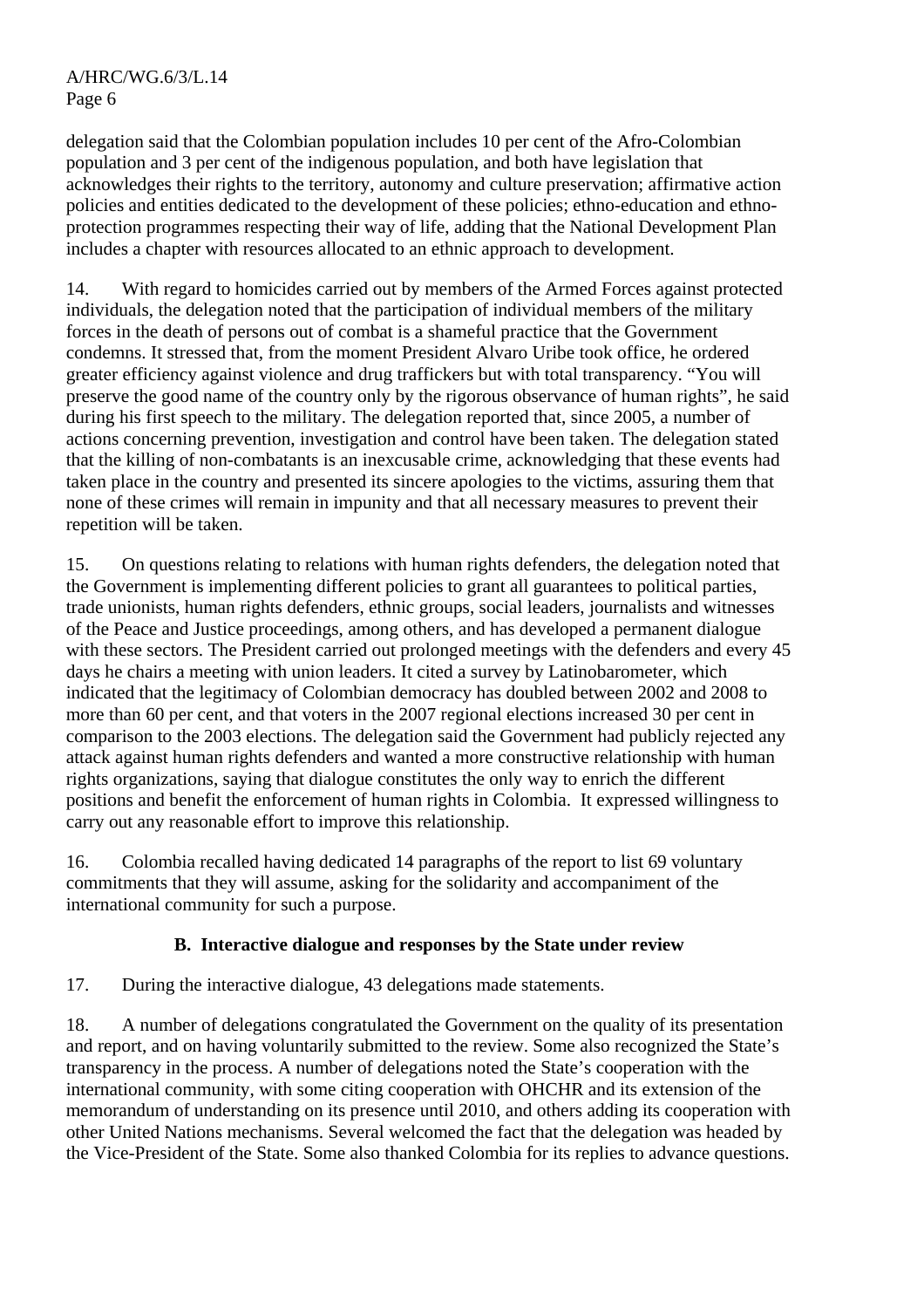19. Chile highlighted the State's openness and cooperative attitude, allowing an in-depth analysis and transparent cooperation with other States. It said it understood the State's complex situation, also highlighting the efforts made by the Government to curb violence and crime. It said there has been important progress in demobilizing irregular combatants, and tackling violence against union members and human rights defenders, but figures remain high. It urged redoubling of efforts to protect the latter. It highlighted concerns about the need for prompt, objective and impartial justice, protecting the rights of victims and those under prosecution. It asked about measures to effectively implement the advanced norms that criminally define forced disappearances; actions to counteract forced recruiting by non-State and State actors; the current status of children recruited to serve as combatants or informers; the implementation of plans to reinsert, rehabilitate and provide reparations to demobilized child soldiers; and the legal situation of displaced populations, with regard to the tenancy of their lands, if there are any ongoing programmes to address this situation. Chile recommended that Colombia (a) ensure that human rights abuses are appropriately investigated and that those responsible are processed and sanctioned by civil courts; grant better facilities and financial resources to the judiciary to accomplish this task efficiently; and ensure effective implementation of the July 2008 Constitutional Court sentence on the subject; (b) prevent anyone in the military, paramilitary or guerrilla forces accused of grave human rights violations and crimes against humanity from benefitting from the amnesty laws; (c) take measures to prevent those involved in law enforcement, politics, the Government and civilians in general from being involved in illicit activities with illegal armed combatants; (d) repeal administrative measures that help promote acts that undermine human rights, such as the indiscriminate use of rewards to civil informants or (e) incentives for the military in accordance to the number of deaths inflicted in combat; (f) take measures to ameliorate the effects of the displacement of civilians as a consequence of armed fighting, ensuring their return when zones have been pacified and adopting immediate measures for the restitution of lands and/or adequate compensation of those who have lost their lands.

20. Spain acknowledged the progress in defending human rights and fighting impunity. It recommended that Columbia (a) give priority to the fight against criminal gangs and emerging bands and, in this context, investigate threats and attacks on human rights defenders from these bands and grant them the necessary guarantees of security; (b) in the context of the tragic events related to the discovery of the bodies of 11 young people in the area of Ocaña, and cases known as false positives, expedite the designation of persons within all military units responsible for promptly dealing with claims against any actions by units, or the individuals that compose them, which are contrary to fundamental rights; (c) achieve a broad consensus to approve the law establishing a statute for victims of conflict and ensuring that this law leads to effective reparations for all victims, especially victims of the State; (d) find a formula to solve the gaps in the Justice and Peace Law and allowing for a legal response to the situation of legal limbo in which many thousands of ex-members of AUC find themselves while they await trial; (e) ensure a dialogue with important sectors of civil society, leaving aside stigmatizing speech and anything that would be unjustified on one side or the other; in this context, it is especially important to finalize the agreed national human rights plan of action. Spain also asked about policies adopted for protecting indigenous peoples, effectively providing for them and setting into place access to their land, conservation and preservation of their ancestral lands; the status of approval of laws for victims and measures being taken to consider State victims; the data offered with regard to recruiting minors by illegal armed groups, measures being taken to reduce the impact of these forced recruitments and the general policy adopted by the Government; and policies planned to take care of displaced minors.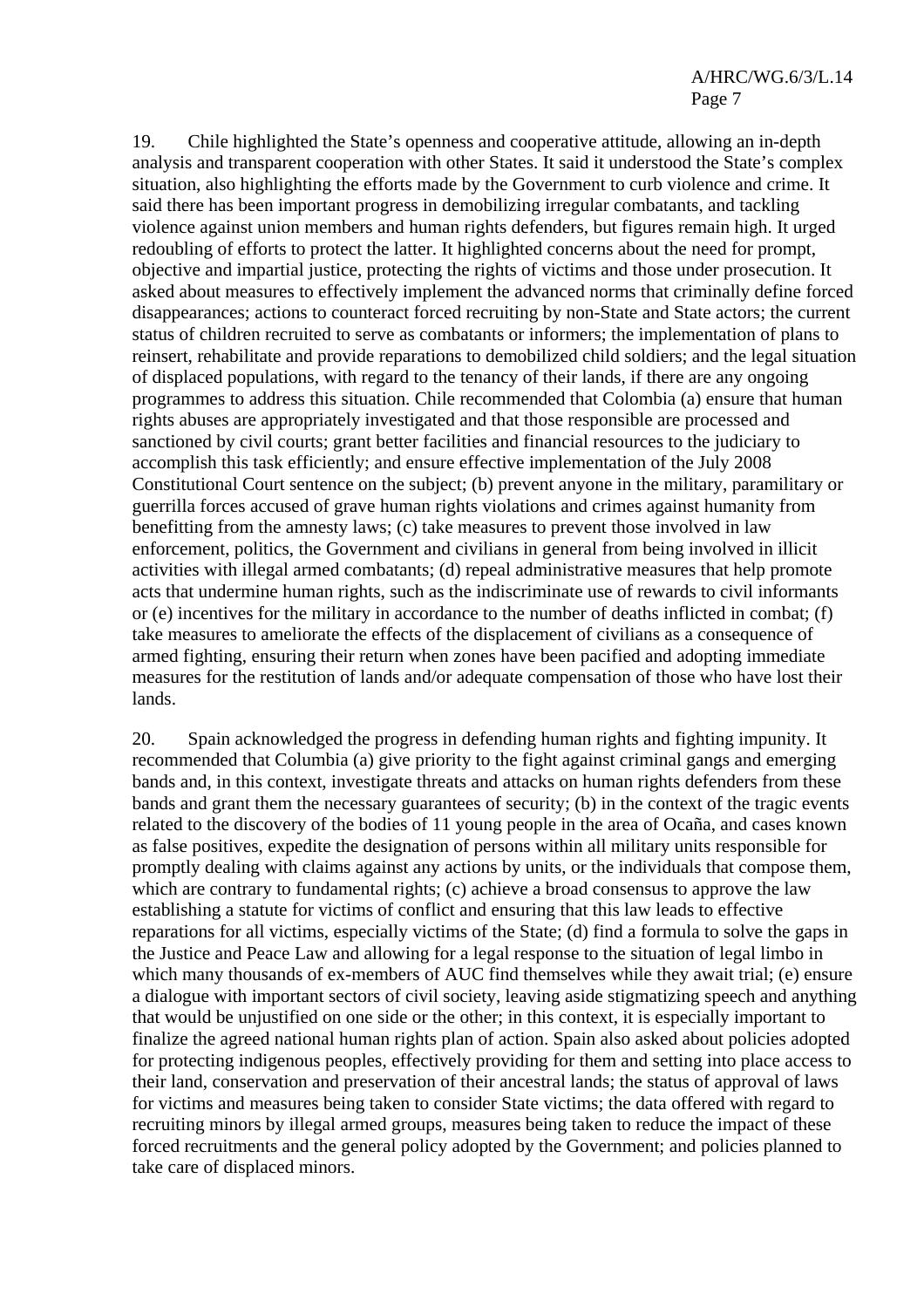21. Norway welcomed the high number of human rights treaties ratified by the State. It remained concerned about the situation of human rights defenders, citing also the concerns of the High Commissioner for Human Rights about their vulnerability, and that of trade unionists, journalists and public officials who are stigmatized and often targeted or threatened for their work. Norway recommended that (a) the Government, at the highest level, forcefully denounce attacks against human rights defenders and that State authorities give human rights defenders legitimacy and recognition through supportive statements; and (b) crimes and violations against human rights defenders be effectively investigated and prosecuted, and that those responsible be punished.

22. Argentina acknowledged the State's efforts in human rights, globally and regionally, highlighting policies to fight paramilitary groups, and welcoming programmes for children recruited by illegal armed groups. It valued the open invitation to special procedures and the increasingly extensive inclusion of civil society in the design and implementation of national policies on human rights. It recognized the establishment of the Observatory for Gender Issues. It applauded that the recently adopted Justice and Peace Law includes principles on the right to truth, justice, preservation of historical memory and collective reparation of victims. Argentina recommended that Colombia (a) consider the possibility of implementing free primary education; (b) consider the possibility of ratifying the International Convention for the Protection of All Persons from Enforced Disappearance; and (c) accept the jurisdiction of the related Committee.

23. Mexico applauded Colombia for its constitutional and institutional framework on human rights, the relevant international instruments ratified and the transparency with which it identified its human rights challenges and the measures to deal with them. It noted from the reports that the Ombudsman, the State Procurator, the Constitutional Tribunal and the Supreme Court have been key players in human rights, and hoped that the country continues to strengthen these institutions and their independence. It also acknowledged the work of human rights defenders, judges, professors, journalists and unions as vital elements for the functioning of the rule of law. It said it trusts Colombia will not spare efforts to protect and guarantee the rights of victims of forced displacement, particularly women and children. It acknowledged the agreement reached by the Government and civil society on the need for prompt, objective and impartial justice, protecting the rights of victims, those prosecuted and society, to ensure justice, truth and reparations are met in cases of homicide, massacre, kidnapping, torture and forced disappearances. Mexico recommended that Colombia (a) continue consolidating its policy of total attention to victims and family members of human rights violations, in keeping with international standards; (b) consider withdrawing the declaration regarding article 124 of the Rome Statute; (c) consider the ratification of the Convention for the Protection of all Persons against Enforced Disappearance and (d) the Optional Protocol to the Convention against Torture; (e) also put into effect the declaration of article 22 of that Convention; and (f) consider the visits by the special rapporteurs on human rights defenders, extrajudicial, summary or arbitrary executions, independence of judges and lawyers, and the Working Group on Arbitrary Detention.

24. Turkey noted that, in spite of its security challenges, Colombia had made steady progress over the years in governance, rule of law and peace. It appreciated the open-door policy pursued in cooperation with international and regional mechanisms, and (a) encouraged the Government to continue its close cooperation with OHCHR. Turkey welcomed the establishment of the Victim and Witness Protection Programme under the Justice and Peace Act and (b) encouraged the Government to continue to strengthen this programme and allocate sufficient resources. Turkey recommended that Colombia (c) intensify its efforts to address the issue of impunity. It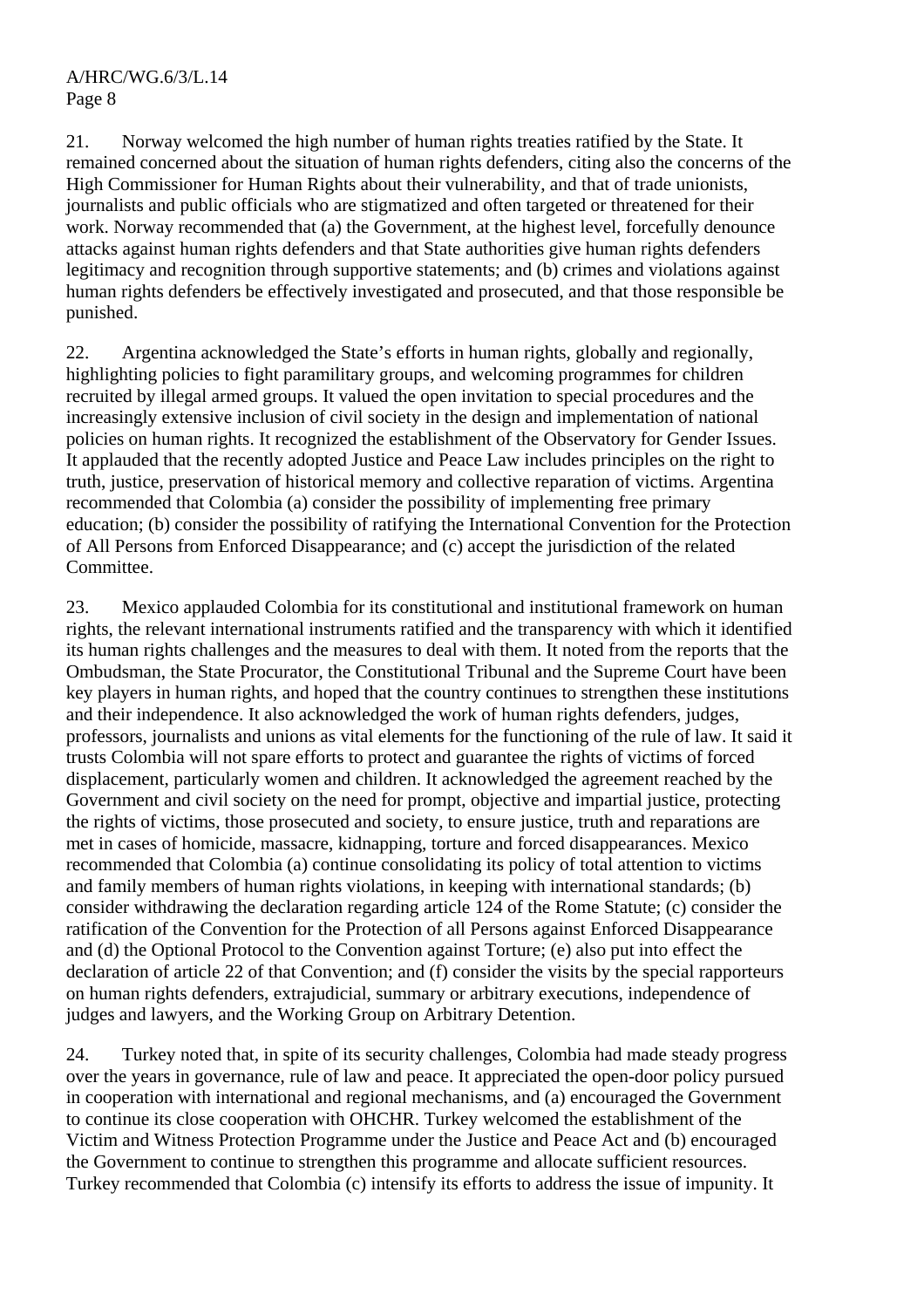asked whether the draft national plan of action on human rights envisages further measures to combat impunity and whether the new adversary criminal system had proved useful in handling the backlog of criminal cases.

25. Sweden noted the many non-governmental organizations represented at the review, demonstrating the readiness of the Government to engage actively with civil society. It noted, however, reports of human rights defenders, union activists and journalists being threatened, abducted or even killed, recommending (a) intensification of efforts to bring down the high number of enforced disappearances and kidnappings in the country, with particular attention to indigenous human rights defenders. Welcoming the work of the Government in drawing up a national action plan on human rights and international humanitarian law, it sought information on its implementation, and recommended (b) intensification of efforts to complete the work on the plan in accordance with the recommendation from OHCHR, with particular attention to efforts to improve the situation of sexual violence against women. Welcoming efforts to end extrajudicial killings by illegal armed groups and the military, Sweden remained concerned by the continued serious breaches of international humanitarian law by paramilitary groups and guerrilla organizations. It asked about specific measures, and recommended (c) that the Government take all necessary measures to increase its efficiency in investigating and preventing extrajudicial killings.

26. The Philippines congratulated Colombia for the impressive decrease in violence indicated in the national report. It noted the comprehensive human rights and international humanitarian law policy, pointing out that Colombia needs the continued constructive support and assistance of the international community in improving human rights promotion and protection. The Philippines recommended (a) enhancing human rights education programmes for citizens and the armed forces to promote a culture of peace and respect for human rights.

27. France said there was significant progress in human rights. It was pleased that Colombia is party to the majority of conventions and at the establishment of formal dialogue with the European Union on human rights. It noted that the number of internally displaced persons in 2008 is greater, despite measures taken, and asked about conclusions drawn from the results of the current policy and about additional measures taken. It noted also that the justice and peace law made possible the demobilization of about 31,000 paramilitaries and considerable reduction in violence, but was concerned at the low rate of criminal prosecutions and that the rights of victims to justice, truth and reparations was not sufficiently integrated. It asked how the rights of victims would be specifically dealt with. France recommended that Colombia (a) reopen dialogue with the representatives of civil society organizations in order to make possible coordinated and rapid implementation of the National Plan of Action on Human Rights and International Humanitarian Law; (b) take effective measures to significantly reduce the number of extrajudicial executions and bring those responsible before civil jurisdictions; and (c) recognize and guarantee the legitimacy of the work of human rights defenders, as that of trade unions workers and journalists, and ensure their protection and that the violations of their rights are prosecuted. It noted the State's commitment to ratifying the Convention on Enforced Disappearance and hoped it would do so rapidly.

28. Guatemala recognized the efforts to promote and protect human rights and fundamental freedoms. It noted several initiatives regarding Afro-Colombian and indigenous peoples, and that the Government recognized remaining challenges. It asked about the strengthening of the process of recognizing, promoting and raising awareness of the rights of Afro-descendent and indigenous peoples, and for information on their representation in politics. It noted the Defence Ministry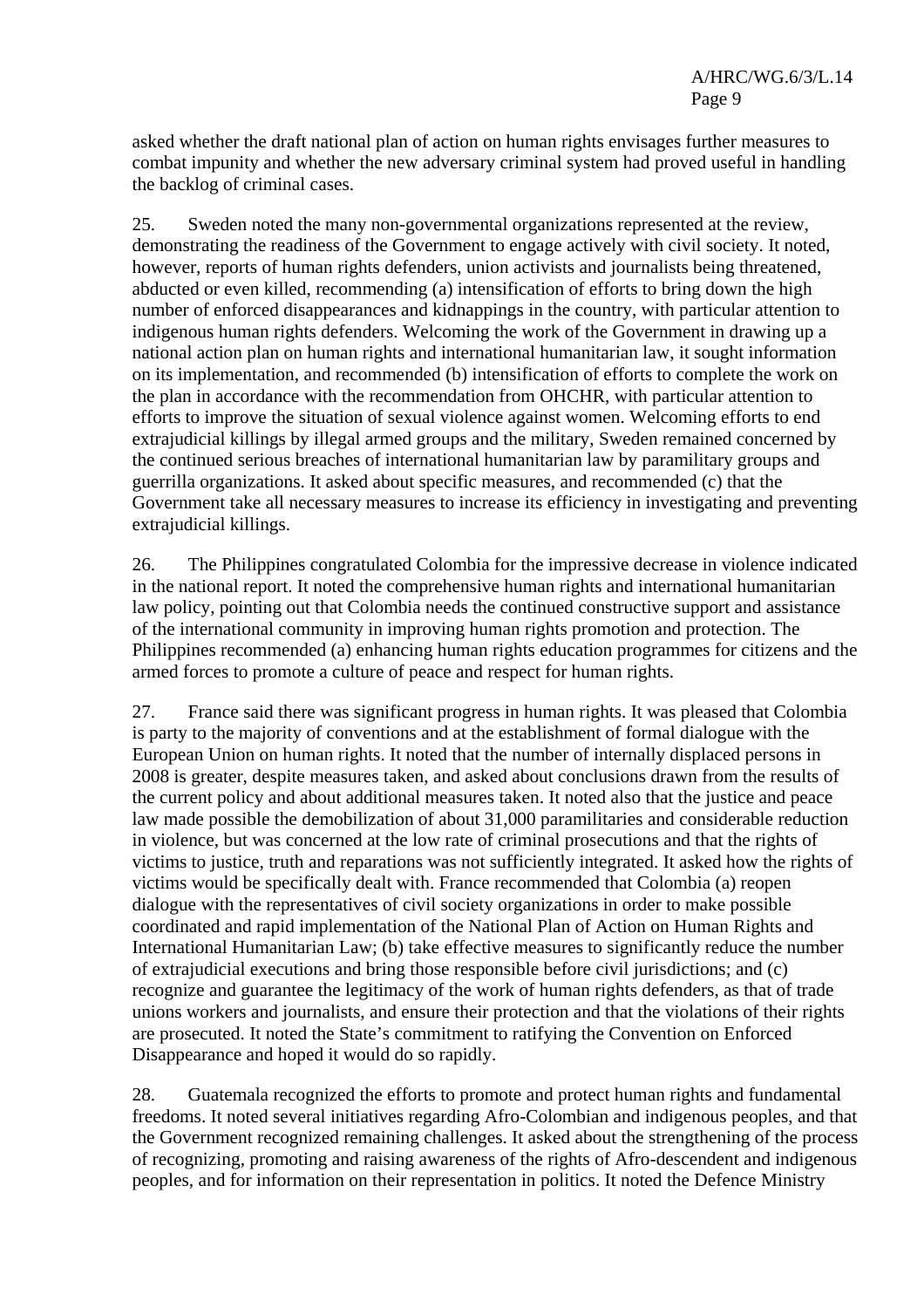# A/HRC/WG.6/3/L.14 Page 10

directives for the protection of the rights of indigenous peoples and Afro-descendents, and asked for more information.

29. Cuba stated that it shared a wealth of experience in working with Colombia within the Movement of Non-Aligned Countries and in other international forums. It said it was aware of the difficult situation of endemic violence that had affected the country for a very long time, expressing its desire that Colombia find a path to national reconciliation and peace, counting on the support of Cuba. Noting that Colombia reported a number of actions towards measuring economic, social and cultural rights, with a view to fully and universally guaranteeing them, Cuba asked for more details on the Programme for the Follow-up and Evaluation of Public Policies on Human Rights, and what progress had been achieved in elaborating indicators on economic, social and cultural rights by the Inter-institutional Group established to this end in 2005. Cuba recommended that Colombia (a) consider the timely ratification of the Convention on Enforced Disappearance.

30. Switzerland said that the Government understands that security policy must be paired with full respect for human rights and international law and recognized that important measures have been taken, but it encouraged the authorities (a) to strengthen the judiciary and guarantee its independence; the (b) National Commission for Reparation and Reconciliation and the Working Group on Historical Memory to intensify their work in order to fully clarify past crimes and give voice to the victims. It also recommended that Colombia (c) investigate all cases of disappearances and homicides under civil courts and punish those responsible, and to this effect, strengthen the Human Rights Unit of the *Fiscalía General de la Nación*; (d) apply directives for performance evaluation and operational results in the armed forces, giving priority to the number of people demobilized or captured as opposed to the number of those killed; (e) strengthen the National Plan for the Search of Disappeared Persons; (f) that high-ranking State officials publicly express the recognition of the importance of the role played by human rights defenders, in order to support and protect the legitimate work of human rights defenders and trade union workers; (g) step up its efforts to dismantle the new armed groups that have emerged since the demobilization of the paramilitaries; (h) that the judiciary continue its investigations on alleged links between State agents and paramilitaries; (i) that former paramilitary commanders continue to be heard within the framework of the application of the Justice and Peace Law; (j) that Colombian justice complete its work to establish the truth, putting an end to impunity and protect human rights; and (k) improve the text of the draft Law for Victims to include victims of State agents, in keeping with recommendations by the United Nations. It asked about measures to reduce the tremendous vulnerability of women in indigenous and Afro-Colombian communities and measures designed to reduce the re-emergence of the phenomenon of forced displacement.

31. Algeria recommended that Colombia (a) continue, with the support of the international community, to do everything to protect its population against all forms of human rights violations committed by illegal armed groups. In relation to the worrisome issue of the use of antipersonnel landmines by illegal armed groups, Algeria recommended that it (b) continue, in cooperation with the relevant international organizations, to implement its commitments as listed in paragraph 42 of its national report. On measures to protect the rights of persons belonging to vulnerable groups, particularly displaced persons, women and children, Algeria recommended that it (c) continue to implement its commitment as detailed in paragraphs 67, 71 and 76 of the national report.

32. The Netherlands stated that almost all violations of human rights and international humanitarian law were due to the ongoing armed conflict. It felt the Government takes its human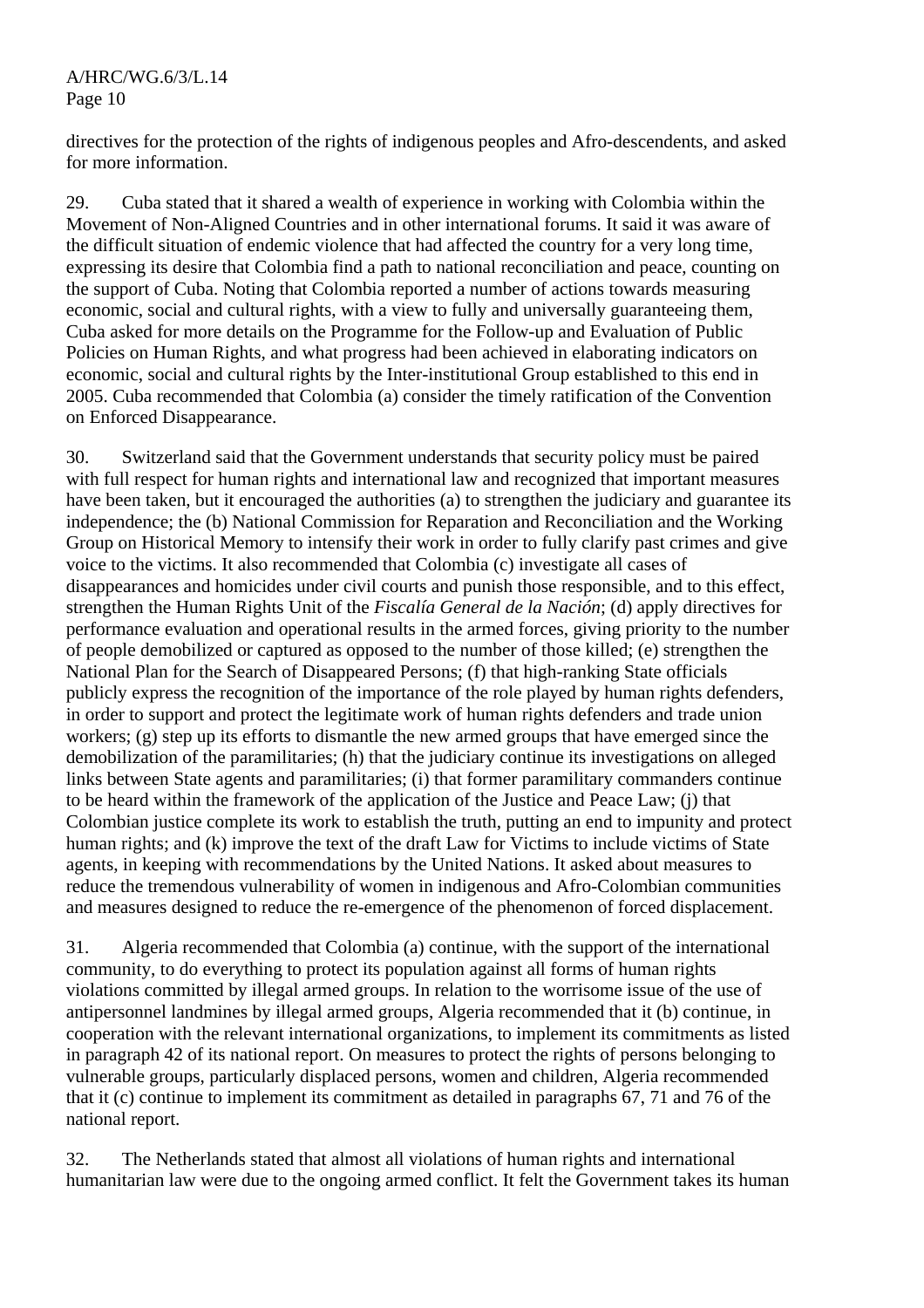rights obligations seriously and commended it for a number of past achievements in this regard. Expressing concern about the emergence of new illegal armed groups and about the changes in strategy of some old ones, such as FARC, engaging mainly or only in criminal activities, particularly their use of antipersonnel mines, it asked about the Government's policy in curbing the influence of such groups on the civilian population. Noting substantial improvements in fighting impunity in the context of national reconciliation, it asked for elaboration of the indicators of the fight against impunity on a basic level, such as in the numbers of accusations, investigations, trials and convictions. Expressing its shock at the recent news of the killing of innocent young men by security forces and who were said to be guerrilla fighters and presented as a success in the fight against the guerrilla, the Netherlands was impressed with the extent of the initial measures taken by the Government, such as the dismissal of many officers. It recommended that Colombia (a) continue the investigation and prosecution of the persons responsible for these crimes; and that the Government (b) continue a constructive dialogue with human rights non-governmental organizations, especially given the current polarization between the two.

33. Austria noted that, while recruitment of children by the armed forces is prohibited by law, the phenomenon still exists, in particular in rural communities, with indigenous children. Austria asked about reasons for the difficulties in implementing Government policies and about measures designed to improve the situation, and for information on the work of the Intersectorial Commission. Austria recommended (a) taking all necessary steps to ensure the recovery, rehabilitation and reintegration of child soldiers and to address the underlying exclusion and marginality that makes rural children particularly vulnerable to recruitment by armed groups. It recommended (b) increasing efforts to address the question of sexual violence of children, particularly in rural areas and to develop effective data collection with regard to sexual and physical abuse of children to ensure that adequate reports, policing and juridical measures are in place. Concerned about the high number of internally displaced persons and lack of protection for the physical safety of their leaders, Austria welcomed efforts to tackle the problem, and the constructive role of the Constitutional Court, but recommended (c) increasing efforts to end impunity for those responsible for forced displacement, and intensifying security measures for communities of internally displaced persons, particularly by protecting their property rights. Austria recommended that (d) recommendations of the OHCHR field office be fully implemented as a means to contribute to the improvement of the human rights situation on the ground.

34. Albania said the human rights situation cannot be considered distinct from the great historical difficulties Colombia has had to face. It congratulated Colombia on the progress made since 2002 but said the real difficulties do not mean the State is not responsible for protecting its citizens and are no justification for State forces acting outside the law, against the principles of the State's modern Constitution. It recommended that Colombia (a) do everything possible, in the territories under its jurisdiction, to protect human rights defenders, trade unions workers and journalists, and take necessary political measures to protect them and respect their human rights.

35. Denmark noted that the situation is highly complex and security concerns are significant. It expressed concerns about the security situation for indigenous peoples, given that an alarming percentage has been killed in recent years. Despite legislation on consultation with indigenous peoples concerning laws and distribution and use of indigenous land, in practice the consultation often does not take place. Denmark asked what the Government intends to do to ensure that such consultation takes place. It asked what the Government intends to do to ensure that the continuing and widespread use of torture by security forces is effectively eradicated. It asked if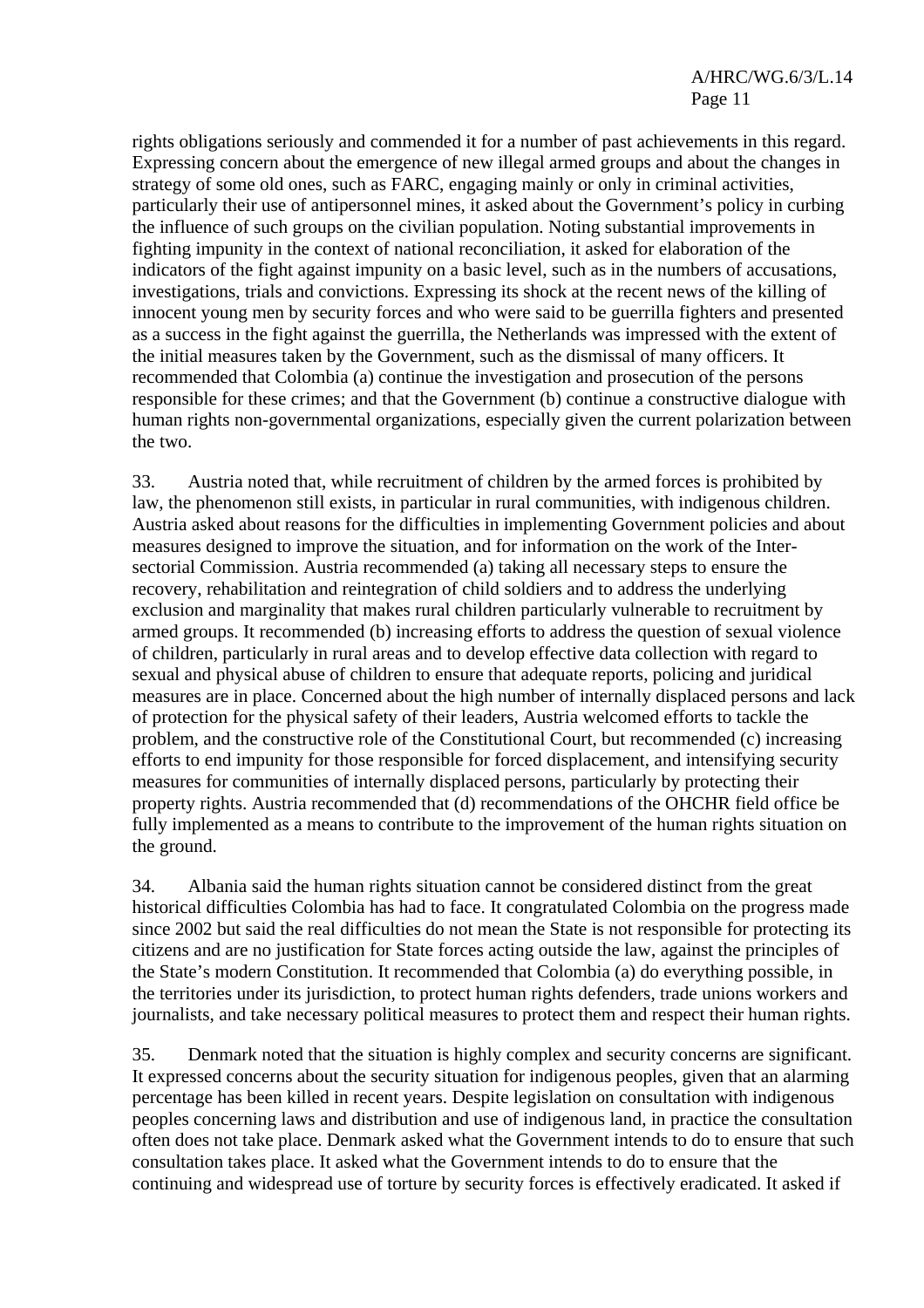the establishment of an independent national preventive human rights mechanism would play a pivotal role. Regarding increased judicial actions on human rights violations in relation to trade unionists, Denmark noted that, despite the efforts of the Government, information seems to show that killings of trade unionists have increased in recent years, and asked whether the Government plans to take further measures to prevent them. Denmark recommended that Colombia (a) step up efforts to protect its indigenous peoples and install an effective system of consultations with indigenous peoples; (b) step up efforts to fight torture; (c) ratify the Optional Protocol to the Convention against Torture and establish a national preventive mechanism; and (d) step up efforts to protect trade unionists.

36. Peru congratulated Colombia on its cooperation with special procedures, having extended them an open invitation and received visits by several mandate-holders. It acknowledged recent achievements, such as the freeing of hostages and the decisive fight against impunity, hoping these efforts will not only be maintained but strengthened in coming months so that Colombia may consolidate these successes in the short term. It requested information on recent efforts, including legislative measures, to implement a system of compensation and reparations for possible victims of violence.

37. Slovenia commended the State's ratification of the most important human rights instruments and for having adopted laws to implement its international obligations, but expressed concern at the gap between legislation and its implementation. Following the concern expressed by the Human Rights Committee in 2004 that Colombia does not allow conscientious objection to military service, Slovenia recommended that Colombia (a) recognize this right in law and practice and ensure that recruitment methods allow it. The State should guarantee that conscientious objectors are able to opt for alternative service, the duration of which would not have punitive effects. It expressed concern about the recruitment of children, with the forced recruitment of minors by the guerrilla and the paramilitaries estimated at 14,000 minors, citing the worrying situation in Medellin. It asked the delegation for an update on a request for transitional measures made in 2005 to the Inter-American Commission on Human Rights. It expressed concern that the demobilization process of the paramilitaries had reportedly failed to hand over a large number of children for their reintegration into society, and recommended that the Government (b) address the issue of unaccounted for children and guarantee free primary education as a preventive measure against such recruitments. Concerned also about the alleged use of children by State security forces in military intelligence activities and through programmes such as "Soldiers for a day", it (c) recommended its cessation, in compliance with a recommendation by the Committee on the Rights of the Child in 2006. It expressed concern at the extent of impunity, particularly for those responsible for child recruitment. It hoped to see the new draft legislation on reparations for victims of the armed conflict as fully comprehensive and non-discriminatory between victims of State agents and of non-State actors, in line with the United Nations Basic Principles and Guidelines on the Right to a Remedy and Reparation and the recommendations made by the Inter-American Commission on Human Rights to Colombia. It congratulated Colombia on having being reviewed on the historic day of the sixtieth anniversary of the Universal Declaration of Human Rights.

38. Germany asked about plans to ensure the prohibition of extrajudicial killings and executions is enforced at an operational level. It also asked about specific measures to prevent public forces from using sexual violence in the context of armed conflicts. Germany asked about measures envisioned to grant internally displaced persons the full exercise of their human rights. It recommended (a) better protecting human rights defenders, particularly in rural areas, and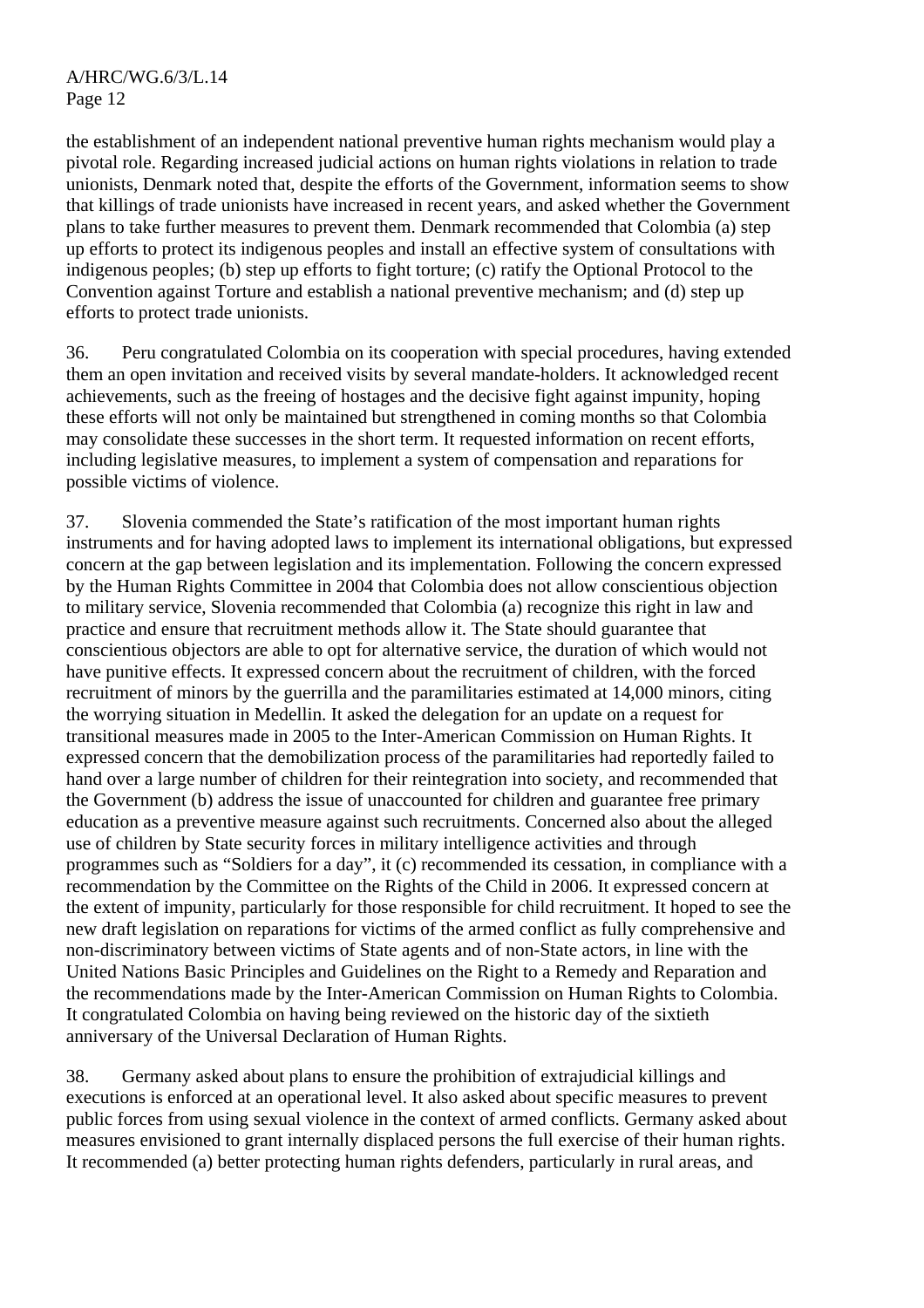fostering dialogue between the Government and human rights organizations, using if necessary the mediation of the OHCHR local office.

39. Pakistan appreciated the broad consultations undertaken with civil society in the preparation of the national report. It noted that, despite challenges, Colombia has made progress in a number of areas and highlighted the Government's commitment to upholding and respecting human rights at all levels of public authority. Pakistan noted that the Council and the international community should support the Government of Colombia in its efforts to address challenges to the protection and promotion of human rights.

40. The Czech Republic recommended, in relation to the high numbers of threats and attacks against human rights defenders, (a) the adoption of further measures to ensure effective protection of their personal safety, elimination of impunity of perpetrators of crimes against them, adoption of concrete steps against their stigmatization and the promotion of awarenessraising programmes for the public and officials about the importance and legitimacy of human rights advocacy. It asked about specific measures to protect the rights of children of detainees/prisoners and of children from rural areas. The Czech Republic recommended (b) the adoption of concrete measures to ensure universal access to quality primary education; (c) adopting measures ensuring effective national birth registration, including through programmes of mobile registration units and registration of those without documentation; (d) timely cooperation with the monitoring mechanism based on the Security Council resolution 1612 (2005) and adoption of concrete measures to prevent and punish all kinds of recruitment or use of children in armed conflict; (e) accession to the Optional Protocol to the Convention against Torture and establishing its national preventive mechanism accordingly. The Czech Republic acknowledged recent positive changes in legislation regarding the rights of persons of minority sexual orientation or gender identity. It recommended (f) conducting public awareness campaigns against societal prejudices and for upholding the principle of equality and nondiscrimination regardless of sexual orientation and/or gender identity. It welcomed the issuance of a standing invitation to special procedures and recommended (g) its thorough and timely implementation.

41. Japan applauded the Government's efforts to improve public security, crucial to the protection of the right to life for all citizens. It requested more efforts to improve the country's human rights situation, including to prevent forced disappearances and kidnappings and to protect the human rights of indigenous peoples. It welcomed the enforcement of the 2006 Colombian Law on Children and Adolescents to protect the rights of children and youth and to stop sexual exploitation and child labour, but asked how much it has worked, given continuing serious human rights violations against girls. It expressed continued support for efforts to tackle various human rights issues, including measures to improve the situation of internally displaced persons, the socially vulnerable and education and to deal with antipersonnel land mines. As president of the Group of 24, Japan said it wished to lead the international community's efforts to build peace in Colombia.

42. Portugal noted the concerns raised by the Representative of the Secretary-General for internally displaced persons on the reintegration of demobilized people, possible impunity and the low return of internally displaced persons. Portugal asked about measures to overcome this situation. It recommended (a) prosecuting perpetrators of forced displacement independently of other possible crimes and human rights violations, instead of considering it an accessory fact or a simple consequence of armed conflict. Portugal also recommended (b) adopting measures to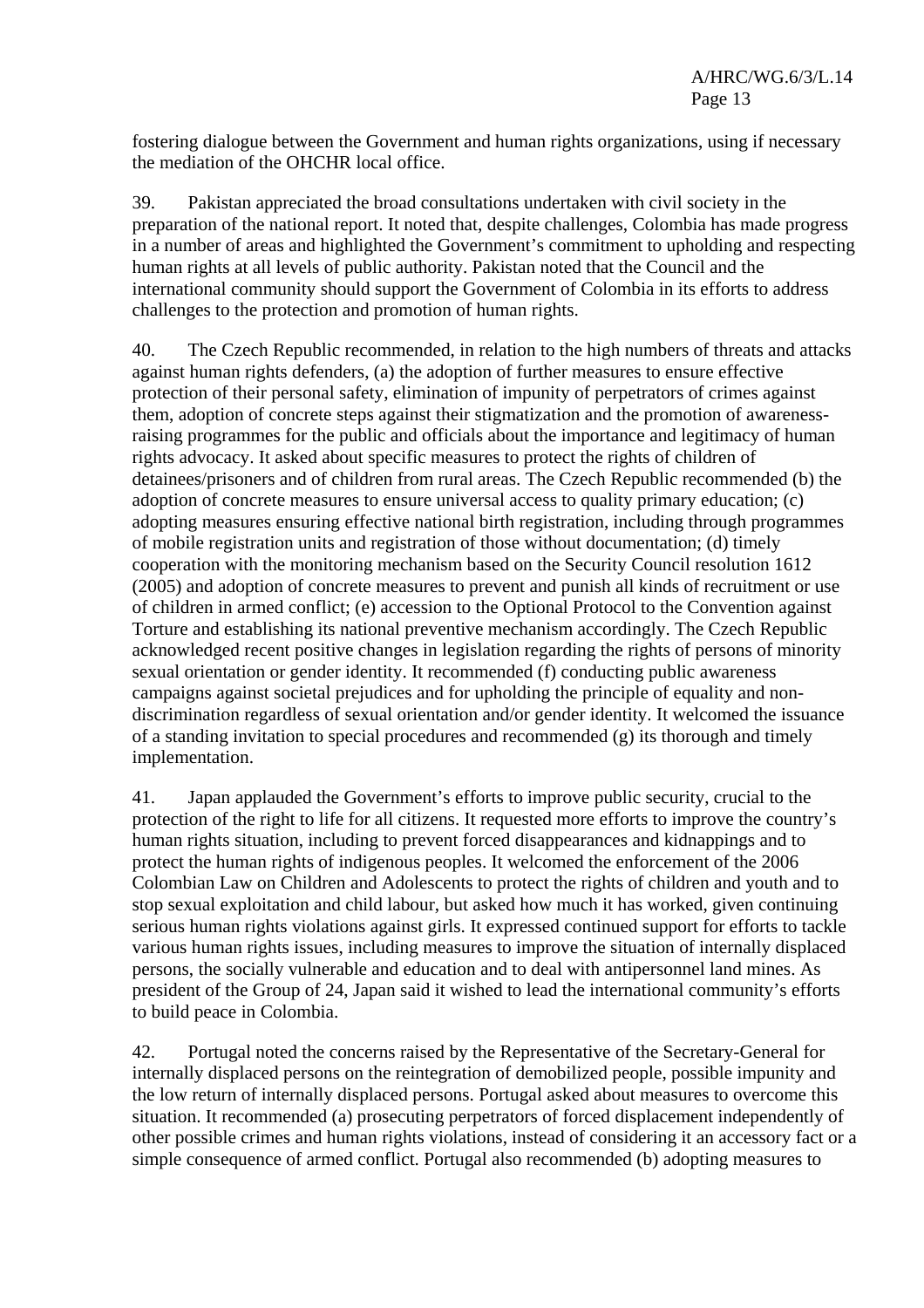ensure that the military justice system does not claim jurisdiction in human rights cases involving members of the security forces.

43. Brazil stressed its support for the efforts of the Government and civil society to strengthen democracy and the rule of law in the face of a deep-rooted history of violence. It stated that Colombia recognizes that the rule of law is a necessary precondition for development and promotion of human rights and that there can be no security without human rights. The fight against armed illegal groups must be won. Brazil emphasized prevention, investigation and punishment of members of law enforcement and security forces for abuses. It applauded progress made, and acknowledged efforts to guarantee the independence of judiciary to fight impunity and punish those responsible for violations. It said the possible passage of legislation on reparations for victims of the Colombian conflict will be significant progress. These actions will guarantee enjoyment of civil and political rights, it said, adding that these rights are only sustainable if accompanied by efforts in economic, social and cultural rights. It firmly backed and encouraged the fight against poverty. Brazil asked about further measures to guarantee that public security forces respect human rights; how civil society can contribute more to guaranteeing rights; and whether, under the mandate of the universal periodic review, there were specific areas in which technical assistance would be welcomed. It recommended that Colombia (a) increase social and economic initiatives to reinforce the full enjoyment of human rights by the internally displaced, in particular minorities, such as indigenous peoples and Afrodescendents; (b) expand access to education, by offering free public primary education; (c) continue efforts to combat impunity and human rights violations, and achieving the voluntary human rights goals approved by the Council in its resolution 9/12.

44. India welcomed two initiatives taken by the Government related to the National Plan for Education in Human Rights implemented by the Ministry of Education and the Integral Policy for Human Rights and International Humanitarian Law for the Armed Forces adopted by the Ministry of Defence. It commended Colombia for its efforts to integrate the study of human rights into its education system, and for law enforcement agencies. India noted the establishment of the Office of the Ombudsman at the regional and municipal levels and requested more information on the work of this wide network encompassing 1,102 Ombudsmen offices across the country. India asked whether the mandate of the Office of the Ombudsman is different from that of a national human rights institution in full compliance with the Paris Principles.

45. Canada noted the Government's willingness to engage constructively on improving the human rights condition of its people, and it expressed support for the significant ongoing efforts in this regard. Despite this, it said it believed the ongoing internal armed conflict continues to foster conditions for serious human rights violations and abuse. Canada recommended that the Government (a) fully prosecute extrajudicial killings, enforced disappearances and forced displacements and take strong action to stop their occurrence. Commending its success in demobilizing paramilitary groups, Canada expressed concern that some continued to operate and commit atrocities. It recommended that the Government (b) further reinforce its efforts to immediately disband and disarm all paramilitary groups, including those that regrouped under different guises, and hold them accountable for their actions. Recognizing Colombia's search for peace and reconciliation and its efforts to address claims by victims for truth, justice and reparations, Canada recommended that the Government (c) ensure all legislation and programmes in support of the Justice and Peace process comply with international standards. Commending its increased efforts to protect people from human rights abuses, Canada recommended that the Government (d) take greater measures to ensure the safety of all its people, including directly targeted groups such as human rights defenders, community leaders,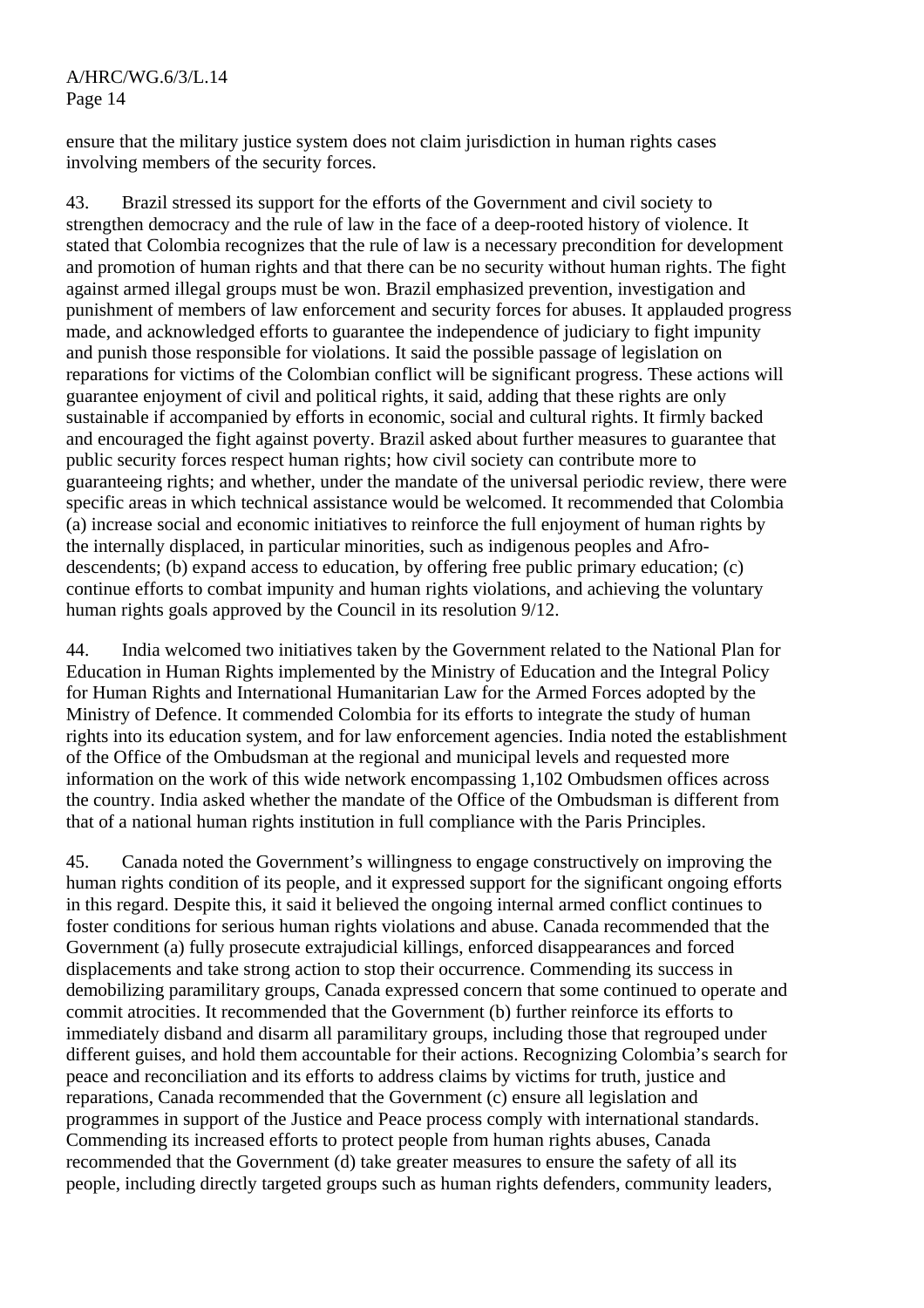journalists and trade unionists. Commending efforts to address the particular situations of women, children and indigenous groups, Canada noted that these groups continue to be the most affected by the conflict. It recommended that Colombia (e) continue to work constructively with the United Nations on the implementation of the monitoring and reporting mechanism of Security Council resolution 1612 (2005) on children and armed conflict; (f) address genderbased violence more broadly, in the spirit of Security Council resolution 1820 (2008) on women, peace and security; and (g) follow up on the recommendations made by the Special Rapporteur on the situation of human rights and fundamental freedoms of indigenous peoples in 2004. Canada noted that Colombia has one of the most progressive constitutions of any country, reflective of its commitment to the protection of human rights, the rule of law, equality and justice, and commended its efforts towards these ends.

46. Malaysia noted that despite tough challenges and daunting obstacles, more could be done and recommended (a) considering extending the network of Government services for the delivery of socio-economic and development aid into the rural areas. It recommended (b) continuing its efforts in seeking to break the linkages between elements of the armed forces and State security forces, and illegal paramilitary groups; (c) taking stronger measures to address the problem of organized crimes and drug trafficking, in particular, to focus on the link between drug trafficking and trafficking in women and girls; and (d) taking on board the recommendation of the Committee on the Rights of the Child that Colombia seek technical assistance from, inter alia, OHCHR and UNICEF in areas including juvenile justice, rehabilitation, repatriations, police training and social reintegration of demobilized child soldiers and child victims of landmines.

47. Azerbaijan congratulated Colombia on the comprehensive methodology adopted in the review process, particularly the use of a web page to conduct consultations. It said the approach clearly demonstrates the will of the Government to comply with its human rights obligations, noting, inter alia, its standing invitation to all mandate-holders. It said it should be borne in mind that Colombia suffered from internal armed conflict over decades and that illegal armed groups involved in drug trafficking and associated with local and international networks of organized crime continue to affect negatively the human rights situation. It welcomed Government efforts to demobilize the illegal armed groups and to protect the public and noted the progress made. It noted also steps taken against torture and enforced disappearances, particularly the creation of the Emergency Search Mechanism for disappeared persons, establishment of a Commission on the Search for Missing Persons comprising Government and civil society entities, and the adoption of the human rights and humanitarian law policy by the Ministry of National Defence in line with the recommendations of OHCHR to guide the police and army during operations. It encouraged Colombia to ratify the Convention for the Protection of all Persons against Enforced Disappearance and asked about further measures the Government envisages to ensure practical implementation of the legal processes in this field. It noted that Colombia has a comprehensive policy to fight impunity and noted with satisfaction programmes and strategies to improve women's and children's human rights, as well as progress in education and combating poverty. It recommended that Colombia (a) continue its efforts to ensure the protection of all human rights defenders and reporters and welcomed the Ministry of the Interior Protection Programme with the involvement of civil society and the increase of its budget. It also asked for information on measures taken to combat human trafficking, especially in women and girls.

48. China expressed appreciation for the State's efforts to adopt a presidential human rights and humanitarian law programme and for setting up human rights departments in ministries. It cited the national plan of action on human rights and international humanitarian law and the national education plan for human rights and said the Government has made great efforts in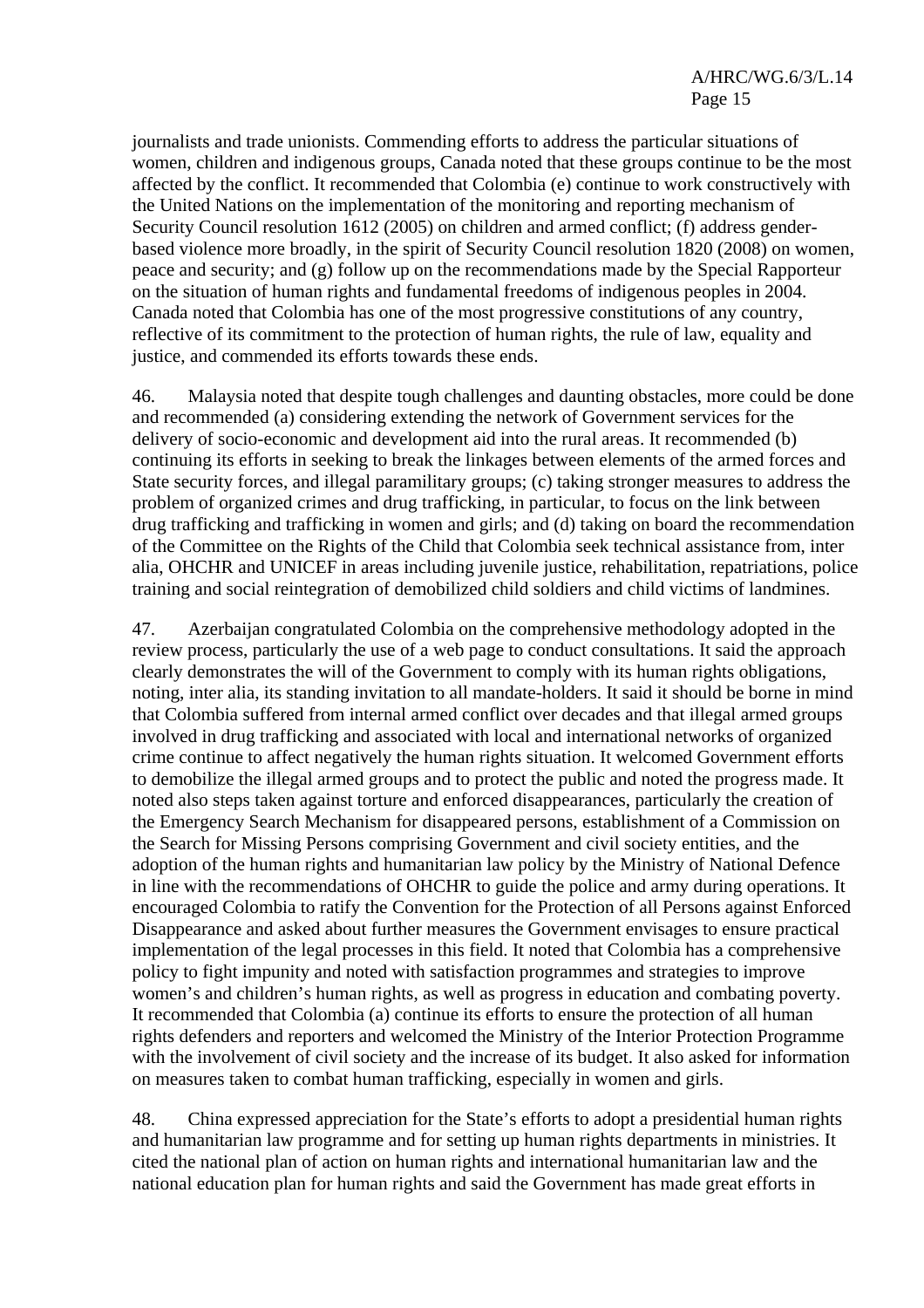preventing violence and safeguarding security, and in the field of education. It asked about specific measures to demobilize armed groups, about existing challenges, and aspects in which it wished to get assistance from the international community. Noting that forced displacement is the most widespread violation of human rights in Colombia, it cited Government measures to tackle it, which have won extensive acknowledgement. It asked for elaboration on specific measures to prevent displacement.

49. The United Kingdom of Great Britain and Northern Ireland welcomed the emphasis given by the Government to human rights issues and noted progress made. It recommended that the Government (a) deepen its engagement with and support for civil society actors, human rights defenders and minority groups, and ensure their safety, with specific mechanisms in place if necessary, including through supportive public statements on the important role they play in democracy; (b) increase its efforts to tackle poverty and give its attention to the most vulnerable groups in society, including indigenous groups; (c) continue to take measures to tackle the influence of illegal groups, including FARC, ELN and new and reforming armed paramilitary groups such as the *Aguilas Negras*, and that it does so whilst conforming to international humanitarian law. It called for immediate and unconditional release of all hostages held by illegal armed groups. Welcoming the decision to dismiss military personnel as a result of recent extra-judicial killings and other crimes, it urged the Government to address the ongoing problem of human rights violations attributed to members of its armed forces, which have no place in a democratic society. The United Kingdom noted there were at least 3 million internally displaced persons in Colombia and, while welcoming measures taken, recommended that (d) efforts be increased to address this serious problem that causes much suffering to those individuals, families and communities affected. It applauded the essential work of OHCHR and the International Labour Organization in Bogota and urged the Government to continue to offer strong support to them and to provide regular public assessments and updates for the implementation of recommendations made in successive human rights reports of the United Nations.

50. The Republic of Korea congratulated the recent progress in raising awareness of human rights and in restoring security throughout the country. It joined OHCHR, the Committee against Torture and the Human Rights Committee in expressing concerns over the deep-rooted culture of impunity and violations committed against internally displaced persons and human rights defenders. It called upon the Government to seek technical assistance and capacity building in areas related to criminal justice and police training from the international community. It noted the sincere efforts to promote gender equality and eliminate discrimination against women through equal opportunities legislation, including the 2000 Quota Act, and requested information on national measures to protect human rights of Afro-Colombian and indigenous peoples, including ensuring economic, social and cultural rights.

51. Belgium said the reports before the Council showed the legal framework for the protection of human rights functioned relatively well and noted adoption of the new doctrine for the armed forces with respect to the protection of human rights. It expressed concern about numerous allegations of extrajudicial executions, forced disappearances, acts of torture and mistreatment of prisoners, and that human rights defenders including trade union workers continue to suffer seriously from the conflict. Belgium attached considerable importance to combating impunity, saying that to complete the reconciliation and achieve lasting peace, it was crucial to guarantee independent, impartial justice. The Colombian Supreme Court plays a particularly important role, and Belgium expressed concern at statements which might call into question its independence and credibility. It recommended that Colombia (a) guarantee access to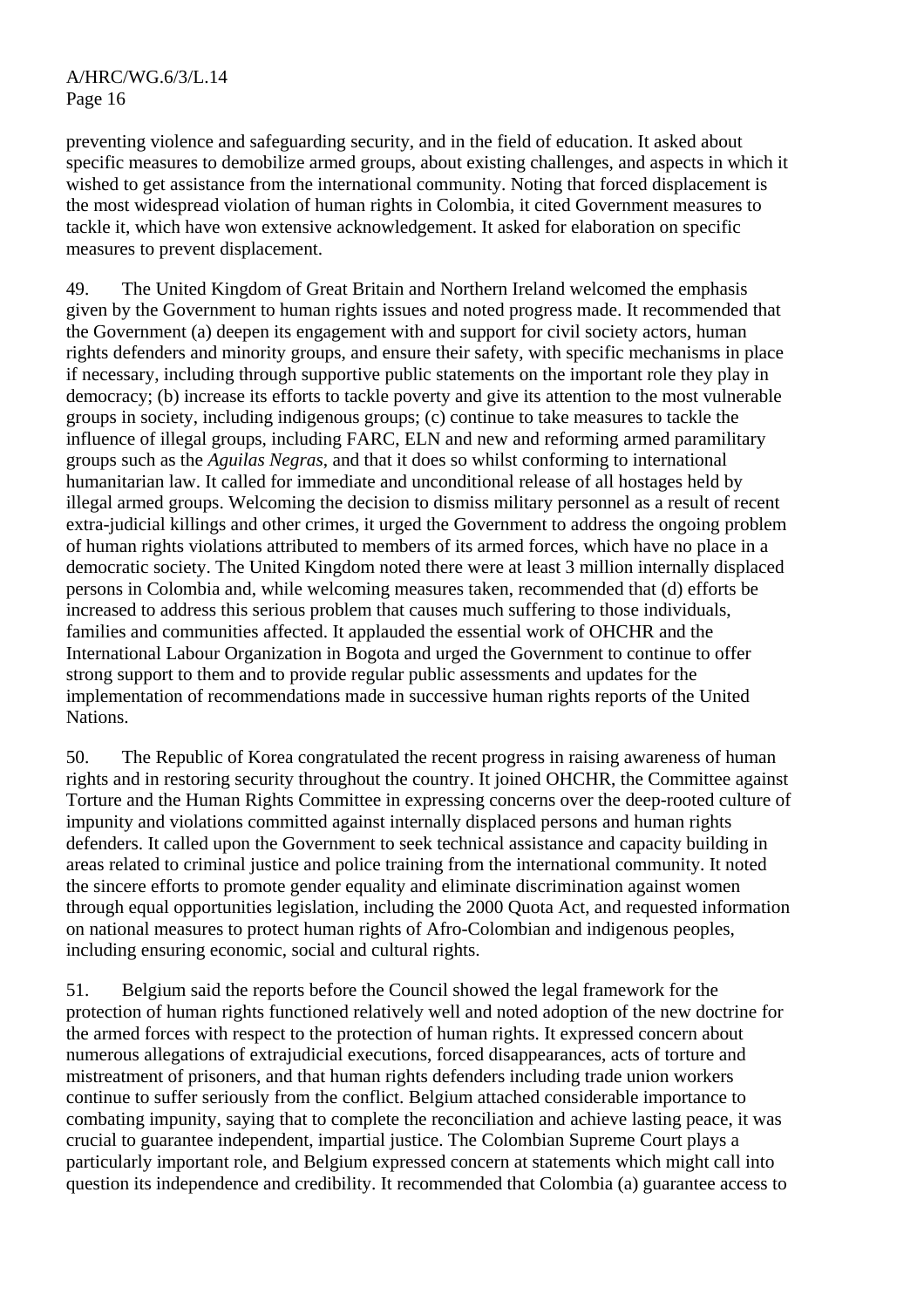justice and the right to reparation for victims in a non-discriminatory way in conformity with international standards; (b) take the necessary measures to guarantee the independence and the efficient functioning of the judicial system; and (c) guarantee the efficient implementation of the Justice and Peace Law, taking into account the clarifications given by the Constitutional Court.

52. South Africa noted that the illiteracy rate among indigenous and Afro-Colombian groups is high and asked how the Government intends to address the disparities between indigenous and mainstream societies. It recommended (a) the acceleration of poverty alleviation programmes with a view to addressing the uneven distribution of wealth, access to health and the high level of social exclusion of indigenous and Afro-Colombian groups. It sought more information on how the Government intends to address the observation by the Committee on the Rights of the Child that the minimum age for marriage is too low.

53. Jamaica said it and Colombia shared similar experiences in addressing several socioeconomic challenges at the national level, and applauded the efforts of the Government in human rights, notwithstanding the challenges faced, especially in combating crime and violence and in advancing social, economic and cultural rights. It noted steady progress and wide-ranging progress in response to some of these challenges. It noted particularly the attention given to the indigenous and Afro-Colombian groups, especially regarding their participation in the decisionmaking process, and expected that this would be further enhanced. It was pleased to note the emphasis on attainment of the Millennium Development Goals and the advancement of human rights in Colombia. It said such a focus augurs well for the realization of economic, social and cultural, as well as civil and political rights, and merits commendation. Jamaica said it expected that the international community will lend its support to Colombia as it seeks to provide an enabling environment for the full enjoyment of human rights.

54. Ireland recommended (a) full implementation of Presidential Directive 7 of 1999; and in particular that the Government give public recognition and support to human rights defenders, sanction those who make unsubstantiated allegations against human rights defenders, strengthen the protection programme and investigate and punish crimes against human rights defenders. It recommended (b) implementing the Constitutional Court Order of May 2008 in relation to gender-based violence and, in particular, providing human rights protection for women victims of forced displacement; increasing measures to prevent sexual violence; and taking measures to ensure that those who use sexual violence are investigated and punished. Ireland expressed concerns on reports of extrajudicial executions of civilians by illegal armed groups and particularly on executions attributed to the armed forces. It recommended that the Colombian Government (c) implement urgently the recommendations of the High Commissioner for Human Rights from February 2008. Ireland further recommended that (d) the new National Plan of Action on Human Rights and International Humanitarian Law be used to address comprehensively the issue of extrajudicial killings.

55. Australia noted the clear indication of the importance and seriousness with which the Government regarded the universal periodic review. It recognized progress in human rights and that the High Commissioner for Human Rights has reported encouraging signs of improvement. It noted OHCHR reports that although only one paramilitary group recognized in the negotiation process is still operating, new illegal armed groups represent active factors in intensifying the armed conflict. Concerned about reports that some armed forces members have links to these groups or take a tolerant attitude towards them, it recommended that the Government (a) implement effective means of dismantling all forms of illegal armed groups that have emerged after the demobilization process began, and (b) continue in its investigations of public servants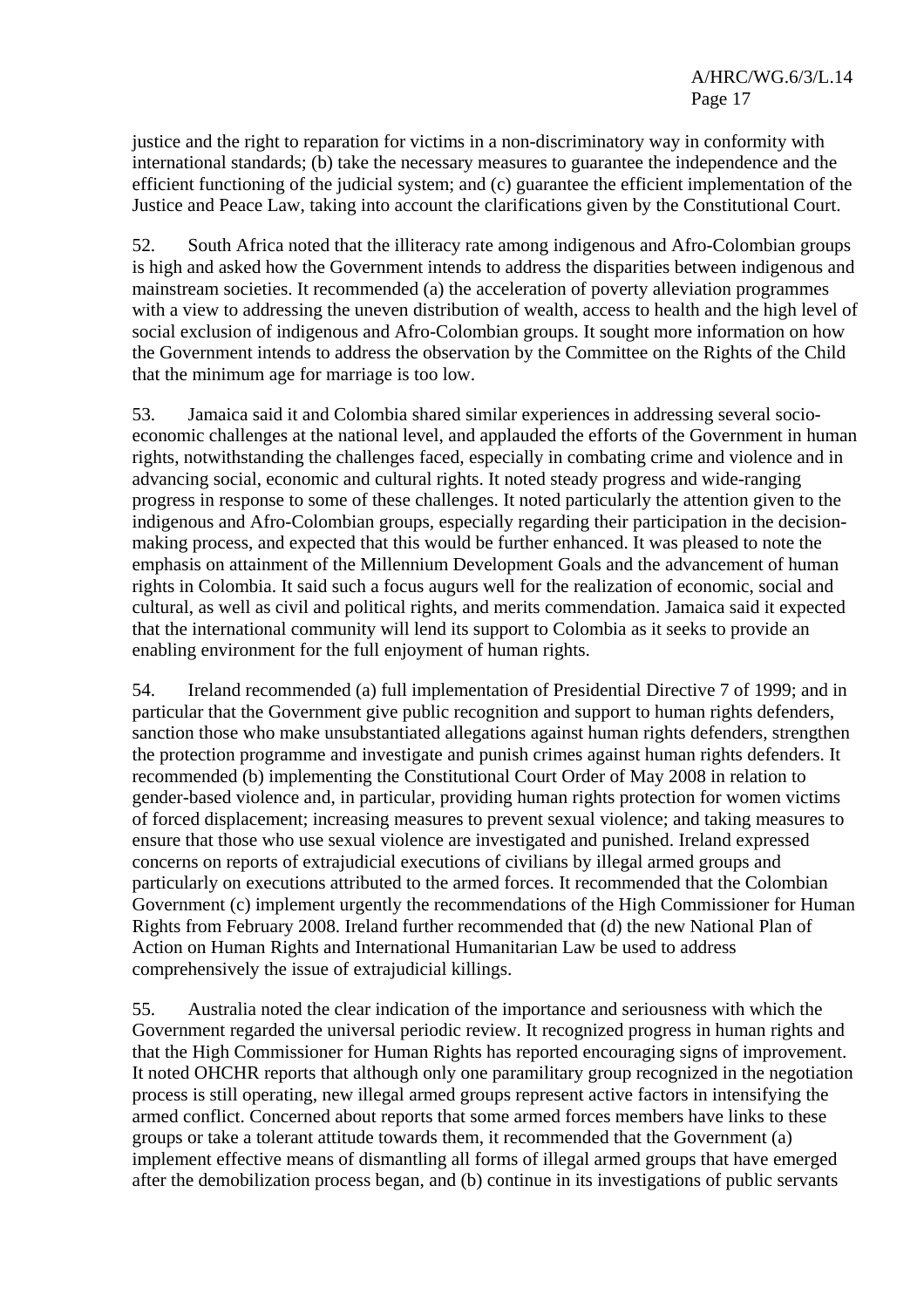and political leaders who have links with paramilitary groups. Concerned about OHCHR reports that human rights defenders and trade unionists are being murdered, have received threats or been subjected to interference in their work, it recommended that the Government (c) acknowledge publicly the work of human rights defenders and trade unionists as legitimate and refrain from making public statements which could be seen as delegitimizing these groups or linking them with illegal guerrilla groups; and that it (d) ensure that human rights abuses against human rights defenders, trade unionists and other advocacy groups are investigated thoroughly and those responsible are prosecuted.

56. Romania requested further elaboration on the policies envisaged to ensure full implementation of the right to education and non-discrimination in access to education, particularly regarding indigenous and Afro-Colombian groups, and on measures to fight against the phenomenon of children abandoning school. It requested information on cooperation with civil society in preparing the national report, and on intentions regarding the follow-up to the review. Romania recommended (a) ensuring the full protection of children's rights, in particular of children that are victims of the internal armed conflict and adequately addressing all situations of violence against women; and (b) adopting measures to protect human rights defenders and cooperate with human rights organizations in adopting a national plan of action for human rights and in the implementation of review recommendations.

57. Hungary welcomed the promulgation of the new Code for Children in 2006 and the creation of the Inter-sectorial Commission for the Prevention of the Recruitment and the Use of Children and the Young by Illegal Armed Groups. However, citing statements by the Secretary-General and the High Commissioner, it stated that there is still concern about the use of children for military and intelligence purposes by the illegal armed groups and the Government itself. It asked what measures Colombia intends to take to resolve the issue. Hungary commended the launch of the Ministry of the Interior's protection programme to defend human rights defenders. It recommended (a) an equal emphasis on the implementation of this programme on the field, bearing in mind the joint statement of the Special Representative of the Secretary-General on the situation of human rights defenders with other special rapporteurs who expressed concerns about the situation and called for appropriate measures to be taken by Colombia; and (b) the visit of the Special Rapporteur on human rights defenders that was requested in 2006 but not yet agreed upon.

58. Bolivia encouraged the authorities to continue elaborating its national human rights plan of action, hoping it will be implemented through laws and public policies as a matter of priority. It asked about measures the State had taken to implement the recommendations made by the Special Rapporteur on the rights and fundamental freedoms of indigenous peoples after his visit in 2004. It also recommended Colombia (a) invite the Special Rapporteur on the rights of indigenous peoples to return to the country for a follow-up visit as soon as possible; and (b) to take into account the United Nations Declaration on the Rights of Indigenous Peoples in the implementation of its public policies.

59. Panama acknowledged the persistence and courage of the Government and people of Colombia. It echoed the improvements in security mentioned by others, but expressed concern over the displacement of civilians by the armed conflict and its consequences on the full enjoyment of human rights. It sought information on measures to overcome poverty and its impact in the different regions of the country, the human rights policy in the security forces and future expectations in this regard. Considering the importance for the right to health to receive priority attention, and in the belief that access for the entire population to healthcare should be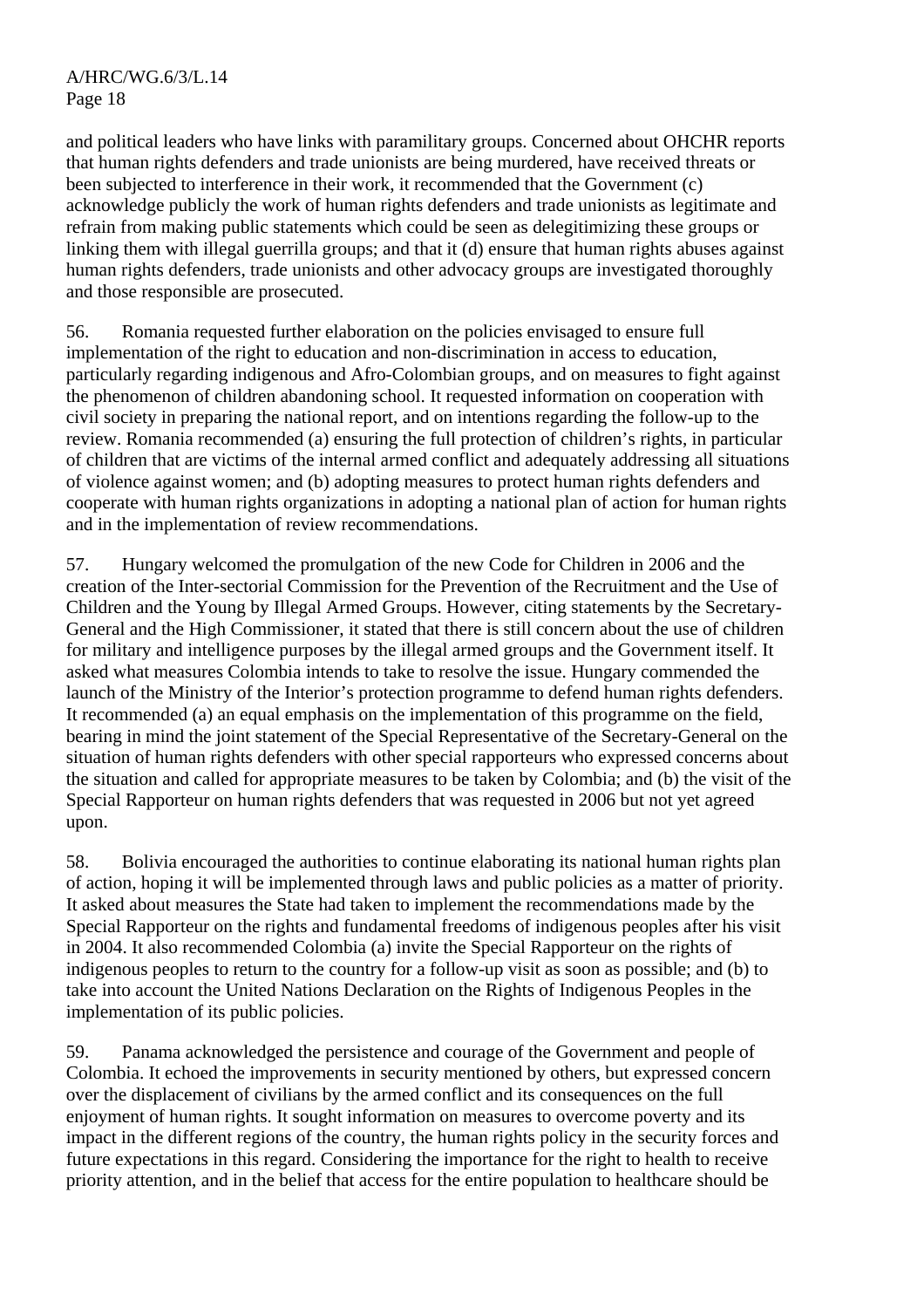guaranteed, especially for Afro-Colombian and indigenous communities, it asked about recent measures and future expectations in this area.

60. Uruguay noted that Colombia recognizes a situation of violence in its national report that dates back to at least 40 years ago. It said the presence of paramilitary, guerrilla and drug trafficking groups has destroyed the population and financed weapons for the conflict. It noted the democratic system, excellent laws and a judicial power, including a Constitutional Court, which has laid out jurisprudence on human rights and humanitarian law, but noted also that the sources of human rights abuses are varied, including paramilitary groups, guerrilla forces, and the State's armed forces. Uruguay recommended that Colombia (a) expedite the process undertaken under the Justice and Peace Law passed in 2005, with regards to accelerating the demobilisation of paramilitary chiefs and combatants. It said the OAS mission in charge of their oversight says it has identified over 20 such groups. It also recommended that Colombia (b) make every effort to achieve an agreement with the guerrilla groups in order to achieve peace as had been attempted in the past; (c) demobilize, within the guerrilla and the paramilitaries, children combatants, who have been forcibly recruited; (d) give strict orders to security forces to not make mistakes by qualifying as "terrorists" those who in reality are human rights defenders and members of non-governmental organisations. From very high levels, this false confusion has been promoted, with tragic consequences.

61. The Russian Federation asked about the main obstacles encountered in combating poverty and about additional steps to ensure the right to dignified standards of living, particularly under the present conditions of the world financial crisis. It asked about measures for the effective defence of the rights of indigenous and Afro-Colombian communities and if the cooperation between the Government and non-governmental organizations representing indigenous peoples was established.

62. Replying to some of the issues raised in the discussion, the delegation of Colombia noted that the General Attorney's Office is part of the judiciary, is independent from the executive, and is responsible for investigating crimes. With regard to procedural guarantees, it further noted that this Office has oversight over judges. Colombia has also set forth mechanisms and norms into domestic legislation to safeguard rights and due process for victims. The accusatory system has made it possible to expedite judicial proceedings. The General Attorney's Office counts with the National Unit of Prosecution for Human Rights and International Humanitarian Law, with offices in 13 cities and 100 prosecutors in the territory. The Government extended coverage to better respond to victims' needs. This work benefited from the cooperation of OHCHR and ICRC, among other international organizations. Colombia stressed that ongoing dialogue with civil society and these organizations has led to the development of investigations on cases which affect especially vulnerable peoples.

63. With regard to domestic violence, the delegation indicated, inter alia, that there are special centres for these victims. It stated that, on 10 November 2008, memorandum 0117 was passed adopting a protocol to investigate cases of sexual violence in the context of armed conflict. The strategy used for dealing with these investigations involved overcoming historical and cultural discrimination patterns, specific conditions of vulnerability for women, and special conditions referring to the kind of violence.

64. With regard to recruitment of minors, Colombia informed that a special group of prosecutors was created in 2008 within the National Unit for Human Rights and that 141 cases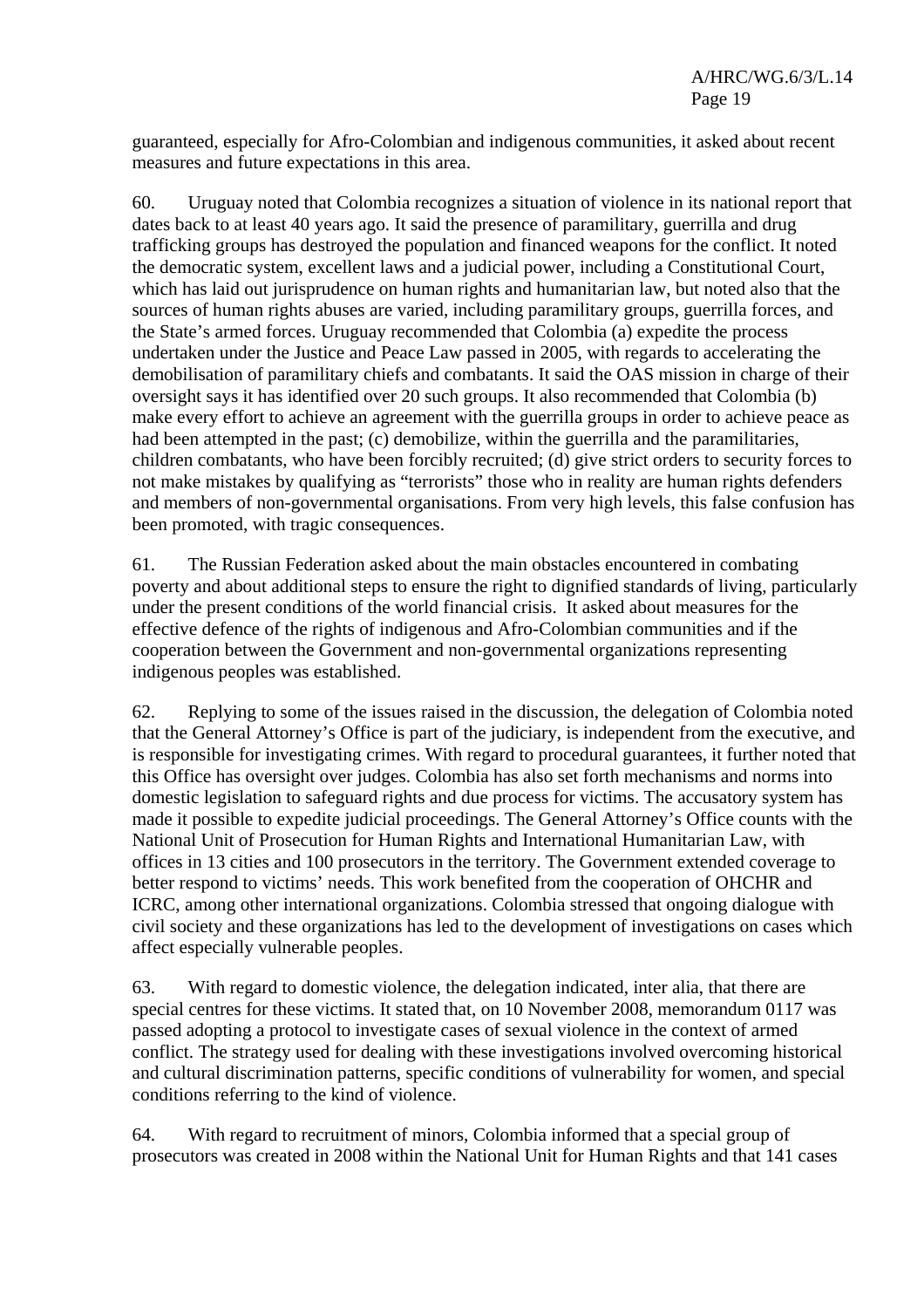were being investigated. As for the indigenous population victims, investigations are under way in different areas of the country.

65. Concerning human rights defenders, it was noted that a special memorandum of 3 June 2008 was promoted for adopting a strategy for investigations of cases of threats to these peoples. Colombia provided figures on numbers of investigation, persons in preventive detention, cases being prosecuted as well as convictions with regard to human rights violations against human rights defenders and journalists. It also provided similar type of information with regard to forced displacement and on the question of criminal gangs.

66. With regard to enforced disappearances, it was noted that the mechanism of urgent searches is being used and that 41 persons were found alive. Five departments of the country have had commissions to promote investigations for enforced disappearances with 499 victims. There are cases being prosecuted and also convictions have been issued in some of them.

67. The delegation emphasized that the State's goal is to effectively prevent impunity. To this aim cooperation from civil society, from the victims and from the international community is required.

68. Colombia noted that during 2008, the Justice and Peace Unit of the Attorney General's Office was strengthened by an increase of 350 per cent of staff and is now present in 53 parts of Colombia to develop investigations and orientation to be provided to victims. As part of the strategies to investigate massive and systematic crimes committed by organizations that come under the Peace and Justice Law, it mentioned a series of accomplishments such as the investigation of all aspects related to illegal organization, its dynamic and criminal activities, collection of testimonies of victims, and full identification of all demobilized. Colombia provided figures in this regard, notably on the groups targeted by criminal offences committed by those subject to this law and on the kind of crimes which are subject to it. The delegation also noted that 2908 cases were sent through the ordinary justice system, with the purpose to reactivating investigations which had been filed due to a lack of knowledge of the perpetrators.

69. Colombia stressed that victims are the central axis of the whole Justice and Peace Process and that 168000 persons have come forth to make claims as victims. The delegation informed of the establishment of a genetic bank for facilitating the identification of remains of people found in mass graves, as well of the Virtual Identification Unit to coordinate the work of all judicial police agencies involved in this task. Due to a sentence of the Constitutional Court, only as of July 23 of 2008, partial prosecutions of persons subjected to the Justice and Peace Law can be conducted, with so far 20 hearings. It provided information on assets received for reparation to be made to victims.

70. Colombia further reiterated, with regard to the Justice and Peace Unit, its commitments to speeding up the process of establishing the truth; accelerating the identification of human remains so that they can be handed over to family members; and inquiring into and investigating crimes committed by demobilized individuals against women and children (sexual violence and recruitment of children especially). The delegation highlighted that the State's mission is to ensure that the rights to truth and justice for victims be respected and that the process of peace and demobilization for these groups take place without prejudice to their guarantees for reparation.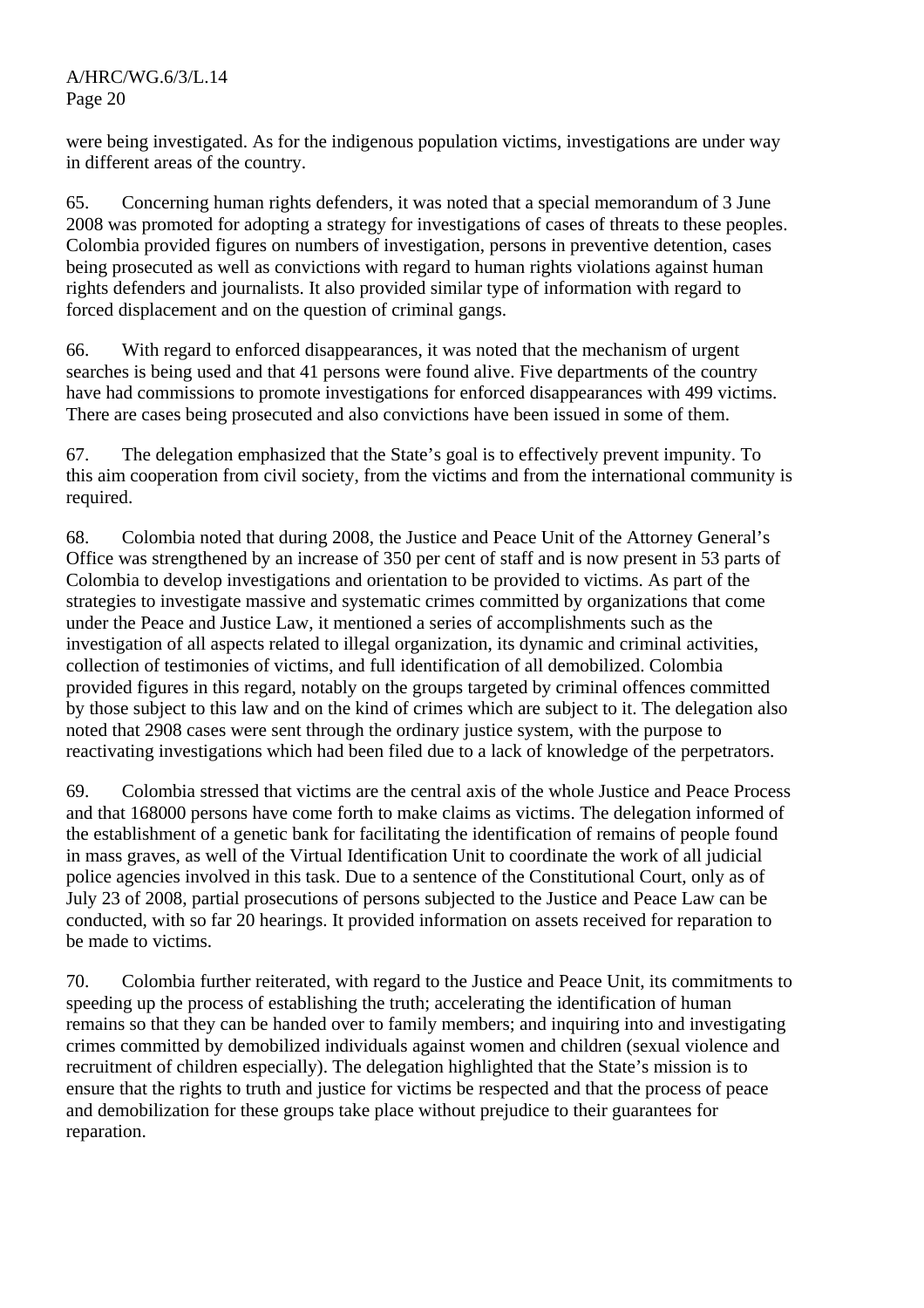71. With regard to specific issue of the so-called "extrajudicial killings", the delegation explained that the context in which the Ministry of Defence works is the Government's policy of democratic security. Since 2002, its objective has been to strengthen the rule of law throughout the territory. In this regard, it was stressed that the security policy is one of protection of human rights and that the Government agrees with the focus taken by OHCHR, the rule of law being the very basis of human rights. The delegation pointed out, however, that in order to have rule of law in Colombia, security is needed too. The Ministry of Defence has made and continues to make every effort such as recovering a institutional presence in a large part of the national territory, especially in those areas where it did not have a presence before, in order to protect human rights.

72. Without repeating the positive trends and the statistics and achievements, the delegation noted a decrease of homicides against indigenous peoples and against journalists and reiterated the Government's commitment in this area.

73. Colombia believes it is very important to show the people that the State is effective because many of the problems of violence stem from the fact that there was a tendency in the past for people to protect themselves by their own means. Colombia complies with the right to protection. For example, the Government made significant progress in the combat against drug trafficking and took measures against criminal groups. However, such a fight requires collective action.

74. With regard to ensuring protection of human rights in the work of law enforcement forces, the delegation indicated that there is a system of instructions with regard to human rights, with in 2007 more than a 100,000 men and women having been trained in human rights in extra curricular activities. It also referred to the law on intelligence, which is about to go through the National Congress to be passed into legislation, with the aim of improving and increasing guarantees for citizens vis-à-vis intelligence activities. It indicated that Colombia signed the Oslo agreement with regard to cluster bombs.

75. It was however noted that the work done by the Ministry of Defence and the military forces is an unending job, requiring adapting and consolidating new situations. Stressing a paradox in this regard, the delegation noted that the better it improves the security, the more challenges have to be faced with illegal armed groups mixing in with civilian population, posing a huge operational challenge as well as normative challenges to determine which norms should be adopted in order to attack and capture these peoples. There is also a Policy on Human Rights and International Humanitarian Law based on recommendations from OHCHR and from a special commission sent by the United Kingdom in 2006.

76. While many answers to questions raised can be found in this Policy, the delegation referred especially to the case of so called extrajudicial executions. It noted that it is a very difficult case because information is confusing and numbers vary a lot, but figures given by various sources all show a strong decrease, which is not surprising given the measures Colombia took in this regard. It informed of the creation of a special commission of mixed composition pushing for investigations into cases of extrajudicial execution. In this context new directives have been issued such as the one mentioned that asks all military forces to privilege demobilization and capture those involved in conflict.

77. The delegation recognized that even when making every effort, there are always new cases which emerge, particularly the serious case in September 2008 when several peoples died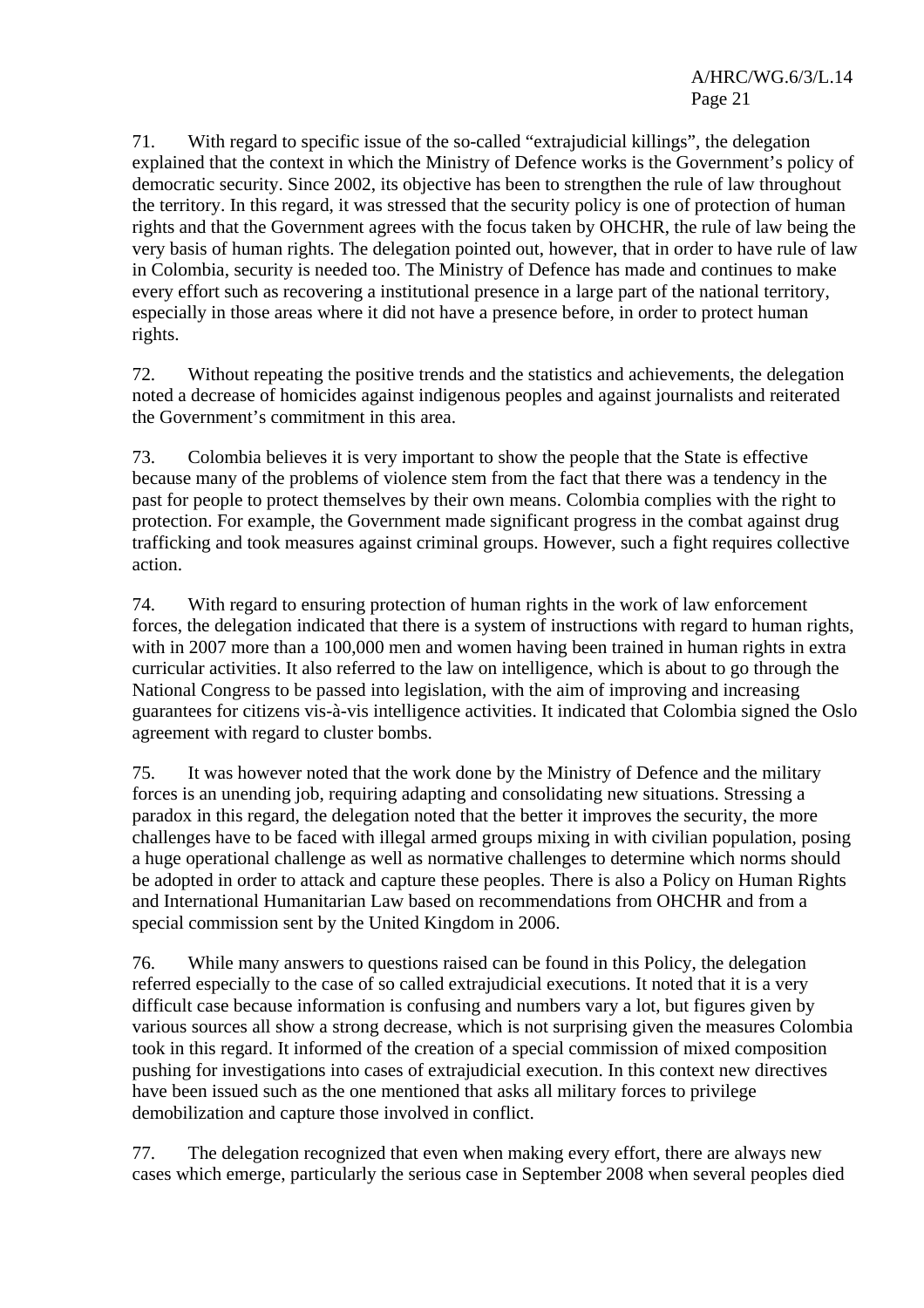in the area of Ocaña. A special commission has been created to conduct investigation and serious problems of discipline and non compliance with the procedures have been discovered in certain units. There might also be a link between those groups and drug trafficking groups. A number of measures were taken such as a review of all procedures, the creation of a certification of human rights for military compounds, the revision of the assessment system of military forces, ensuring accompaniment of judicial police in compliance with the United Nations recommendations regarding the use of force, and the creation of a new system of complaints. Colombia asked the Council to study the issue of drug trafficking and human rights. The delegation noted that a lot of this work was made possible thanks to the very close and ongoing support of OHCHR and ICRC, and it thanked both organizations.

78. The delegation applauded the presence of civil society organizations and thanked the troika, which will be accompanying Colombia in this process.

79. The delegation indicated that the process was not as extensive as Colombia would have liked, not due to any lack of willingness on the part of the Government but because some civil society organizations refused to participate, alleging a lack of guarantees. It noted that a number of organizations did participate and the Government tried to go through this process in an open and public manner.

80. The delegation also indicated that Colombia found odd that there is an idea that there is a generalized practice of torture by public forces. Colombia stressed that this does not correspond to the human rights situation in Colombia. The delegation reported that, to the contrary, 85 per cent of people in the guerrillas that were demobilized, presented themselves before members of public forces, which shows that they had full confidence that their personal integrity would be respected. Moreover it was noted that any process with regard to detaining people by public law enforcement was absolutely key in Colombia both in terms of judicial mandate and judicial authority accompanying the process. Colombia repeated that it was then impossible to have seen widespread use of torture as was stated during the discussion.

81. It was noted that the Ombudsman in Colombia corresponds to the one set up based on the Paris Principles. The delegation promised that the Government will send answers in writing and respond to recommendations.

82. With regard to the Commission for searching disappeared persons, it does not only involve Government members but also civil society organizations as well as families' members of the disappeared. A national plan for searching disappeared persons was set up using information systems. The Government also created a system of network for identifying disappeared persons. The delegation stressed that many of the 69 commitments made voluntarily relate to the process of finding disappeared persons. It highlighted that the case of the death of young people presented as persons who died in combat was discovered through the functioning of this system, therefore showing the Government's efforts in this regard.

83. The delegation noted that one of the most controversial issues relates to the confusion around human rights defenders. The President's policy is to have an ongoing relationship with the community. Guarantees for the exercise of freedoms are also provided for as well as a policy of guarantees for social protection. There are several scenarios for the dialogue with the nongovernmental organizations, including specific commissions created by the Government in which civil society participates. Furthermore, there is an ongoing follow-up within the London – Cartagena - Bogota process and there are also regional scenarios. At the beginning of his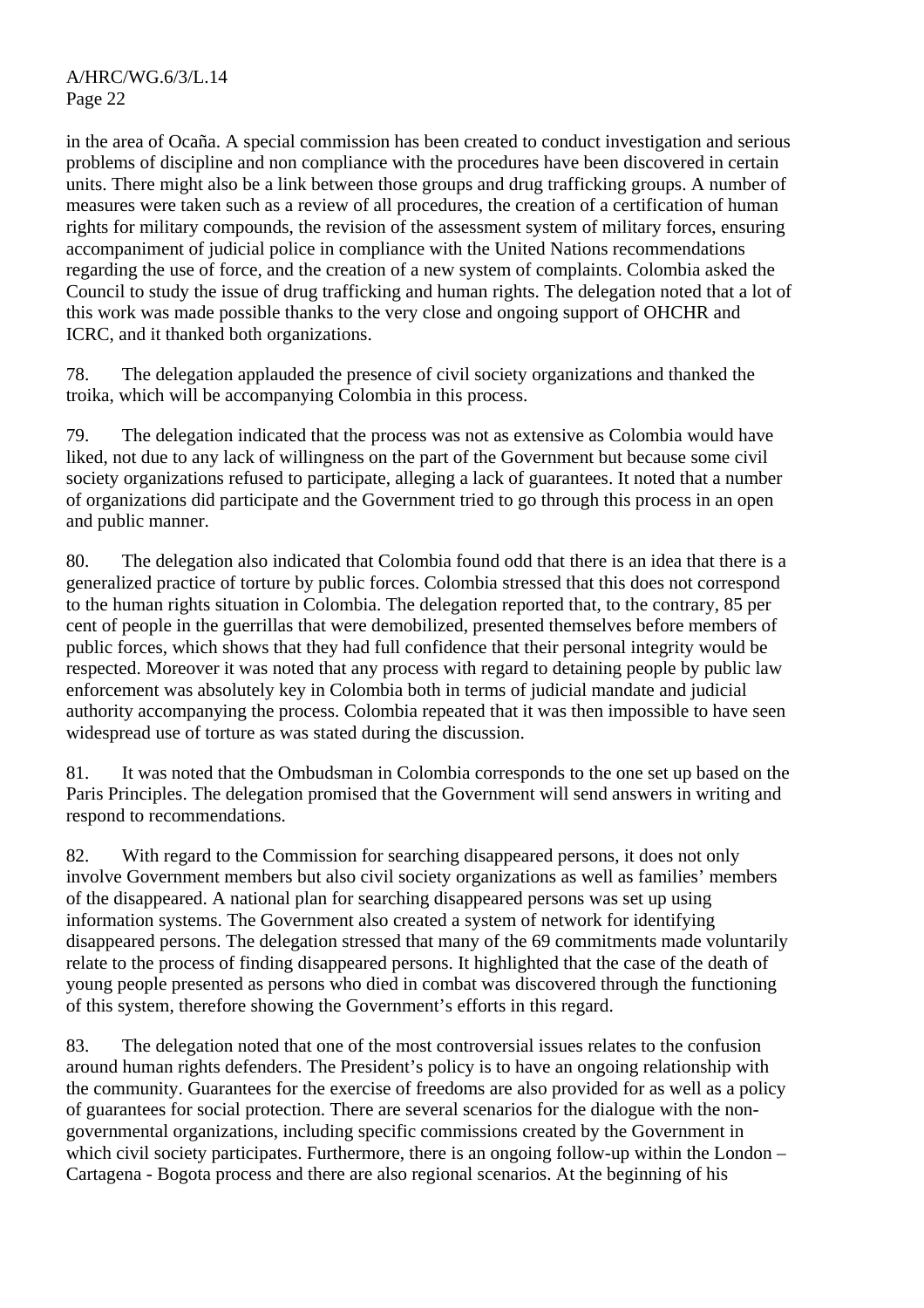presidential term, the President hosted numerous meetings with the non-governmental organizations. Currently several Ministers, the Attorney General and the Director of the Presidential Programme for Human Rights maintain a constant dialog with the organizations. The Vice-President has rejected attacks against non-governmental organizations. Special attention is being paid to investigations into these allegations.

84. It was noted that there are significant elements in place which mean that there is a strong political debate in Colombia. Colombia rejected the idea that it allows impunity and reiterated its commitment to the fight against all forms of human rights violations. It also rejected any accusation with regard to non-compliance with rights to victims. The delegation stated that nongovernmental organizations have decided to abandon voluntarily the scenario of discussion with regard to the national plan of action and have undertaken a worldwide campaign to isolate the Government. The Government expressed its willingness to maintain the dialogue as well as its commitment to protect non-governmental organizations as much as possible.

85. The delegation reiterated that in Colombia the entire State is working together to respect the independence of the judiciary. It stressed that today the Colombian reality is different as there is extensive support from the population because this Government is aware of its obligations and it is making every effort to comply with those obligations in protecting its people. It indicated that the Government will very carefully analyse the recommendations.

86. In conclusion, the Vice-President of Colombia thanked the States for their questions, and stated that Colombia would respond to all of them and make those answers public. He also thanked them for the recommendations, which Colombia will analyse to decide on the ones it can implement and the ones it cannot, although many of them are already reflected in the State's own voluntary commitments. He also stated that there are practices that do not contribute to the enjoyment of human rights, one of them being evaluating from a political standpoint, or evaluating human rights without objectivity, or with erroneous information, which Colombia thinks in good faith might have happened to the Danish delegation. He added that the use of differentiated standards does not favour the practice of human rights. The Vice-President believes that there must be an objective analysis of the Justice and Peace Law and on the law on victims currently under discussion that will show the world that Colombia has made progress. Colombia noted that overestimation of achievements or problems do not help either in the area of human rights. Although the situation in Colombia is difficult, it has improved dramatically in the last six years, and these achievements are not just of Colombia or of the Government, but also those of the Judiciary, due to complementary efforts, as well as through contributions of the United Nations system, the international community, and civil society. He stressed that there have been many changes in Colombia with regards to human rights but that it is always necessary to acknowledge there are also many problems. He underscored the 69 voluntary commitments assumed by the Government; many of them are similar to the recommendations put forward during the discussion.

# **II. CONCLUSIONS AND/OR RECOMMENDATIONS**

87. The recommendations formulated during the interactive dialogue have been examined by Colombia and the recommendations listed below enjoy the support of Colombia. Colombia has submitted its views on recommendations noted in the report in paragraphs 19(a), 19(b), 19(f), 20(a), 20(e), 21(a), 21(b), 22(a), 22(b), 23(c), 23(f), 25(b), 26(a), 27(a), 27(b), 27(c), 29(a), 30(c), 30(d), 30(e), 30(f), 32(b), 33(d), 34(a), 35(a), 35(d), 37(a), 37(b), 38(a), 40(a), 40(d), 40(g), 42(a), 42(b), 43(a), 43(b), 45(b), 45(c), 45(d), 45(e), 46(b), 46(d), 47(a), 49(a), 49(c),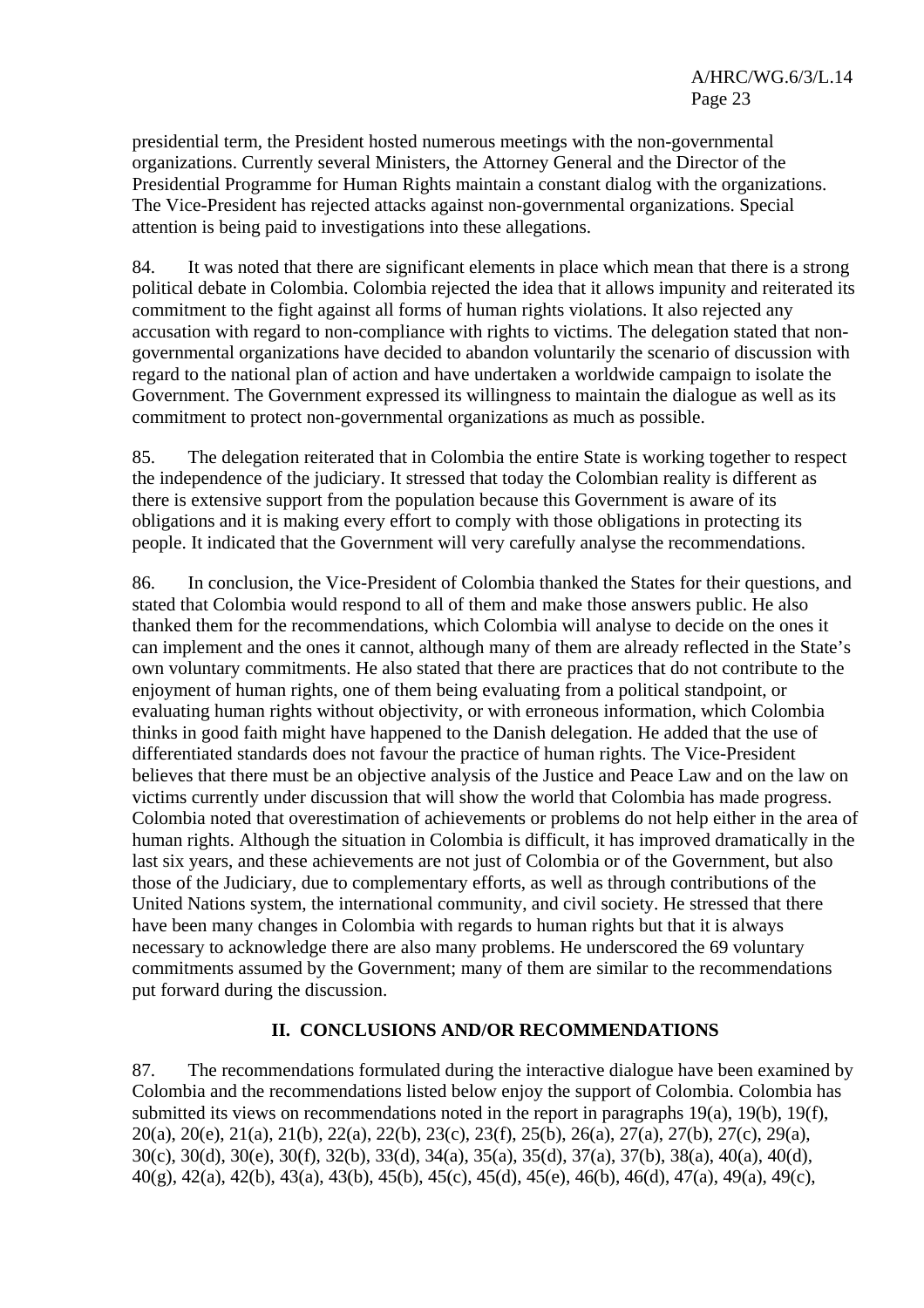A/HRC/WG.6/3/L.14 Page 24

49(d), 51(b), 54(a), 54(c), 54(d), 55(b), 55(c), 55(d), 56(b), 57(a), 57(b), 58(a), 60(b), 60(c), 60(d). These views are included in Addendum 1 to the Working Group Report (A/HRC/10/82/Add.1).

- 1. Consider the possibility of ratifying the Convention for the Protection of all Persons against Enforced Disappearance (Argentina); consider the timely ratification of the Convention on Enforced Disappearance (Cuba); consider the ratification of the Convention on Enforced Disappearance (Mexico);
- 2. Thoroughly and timely implement standing invitations to special procedures (Czech Republic); consider the visits by the special rapporteurs on human rights defenders; extrajudicial, summary or arbitrary executions; independence of judges and lawyers; and the Working Group on Arbitrary Detentions (Mexico); invite the Special Rapporteur on the rights and fundamental freedoms of indigenous peoples to return to the country for a follow-up visit as soon as possible (Bolivia); agree to the visit of the Special Rapporteur on human rights defenders, requested in 2006 but not yet agreed upon (Hungary);
- 3. Continue its close cooperation with OHCHR (Turkey); implement urgently the recommendations of the High Commissioner for Human Rights of February 2008 (Ireland); fully implement the recommendations of the OHCHR field office in Colombia as a mean to contribute to the improvement of the human rights situation on the ground (Austria);
- 4. Reopen dialogue with the representatives of organizations of civil society in order to make possible coordinated and rapid implementation of the National Plan of Action on Human Rights and International Humanitarian Law (France); adopt measures to protect human rights defenders and cooperate with human rights organizations in adopting a national plan of action for human rights and in the implementation of the recommendations resulting from the universal periodic review (Romania); intensify efforts to complete the work on the national plan of action in accordance with the recommendation of OHCHR, with particular attention to efforts to improve the situation regarding sexual violence against women (Sweden); use the new National Plan of Action on Human Rights and International Humanitarian Law to address the issue of extrajudicial killings comprehensively (Ireland);
- 5. Enhance human rights education programmes for citizens and the armed forces to promote a culture of peace and respect for human rights (Philippines);
- 6. Strengthen the National Plan for the Search of Disappeared Persons (Switzerland);
- 7. Continue efforts to combat impunity and human rights violations, and achieve the voluntary human rights goals approved by the Council in its resolution 9/12 (Brazil);
- 8. Conduct public awareness campaigns against social prejudices and for upholding the principle of equality and non-discrimination regardless of sexual orientation and/or gender identity (Czech Republic);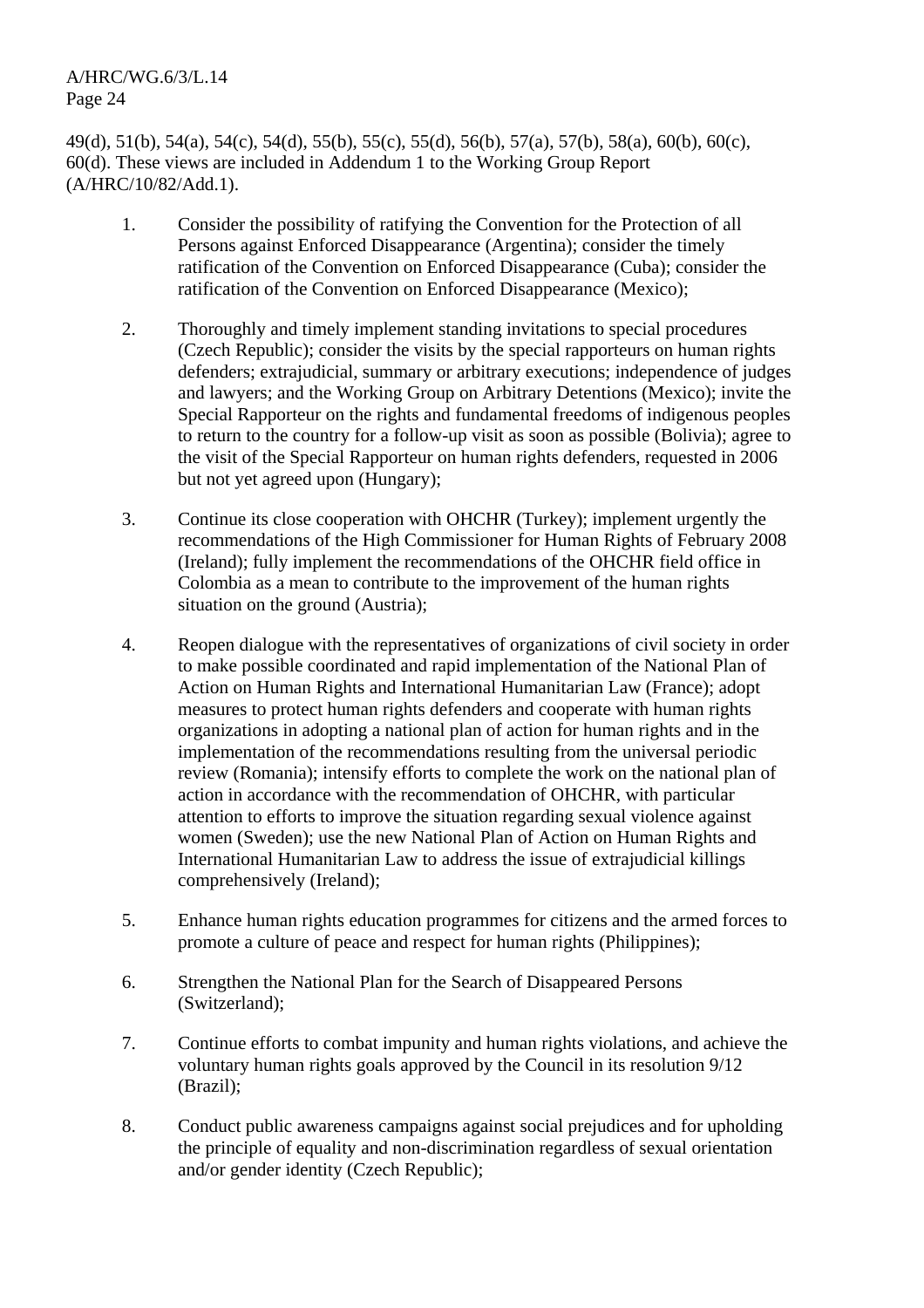- 9. In the context of the tragic events related to the discovery of the bodies of 11 young people in the area of Ocaña, and cases known as false positives, expedite the designation of persons within all military units, to be responsible for promptly dealing with claims against any actions by units, or the individuals that compose them, which are contrary to fundamental rights (Spain);
- 10. Apply directives for the evaluation of performance and operational results in the armed forces, giving priority to the number of people demobilized or captured as opposed to the number of those killed (Switzerland);
- 11. Take all necessary measures to increase its efficiency to investigate and prevent extrajudicial killings (Sweden); fully prosecute extrajudicial killings, enforced disappearances and forced displacements and take strong action to stop their occurrence (Canada);
- 12. Intensify efforts to bring down the high number of enforced disappearances and kidnappings in the country, with particular attention to indigenous human rights defenders (Sweden);
- 13. Step up efforts to fight torture (Denmark);
- 14. Continue, in cooperation with the relevant international organizations, to implement its commitments as listed in paragraph 42 of its national report with regard to the worrying issue of the use of anti-personnel landmines by illegal armed groups (Algeria);
- 15. Address gender-based violence more broadly, in the spirit of the Security Council resolution 1820 (2008) on women, peace and security (Canada); implement the Constitutional Court Order of May 2008 in relation to gender-based violence and, in particular, provide human rights protection for women victims of forced displacement, increase measures to prevent sexual violence and take measures to ensure that those who use sexual violence are investigated and punished (Ireland);
- 16. Ensure the full protection of children's rights, in particular of children that are victims of the internal armed conflict and to adequately address all situations of violence against women (Romania);
- 17. Continue to take measures to tackle the influence of illegal groups, including FARC, ELN and new and reforming armed paramilitary groups such as the *Aguilas Negras*, and do so while conforming to international humanitarian law (United Kingdom); continue, with the support of the international community, to do everything to protect its population against all forms of human rights violations committed by illegal armed groups (Algeria);
- 18. Make every effort to achieve an agreement with the guerrilla groups in order to achieve peace, as has been attempted in the past, (Uruguay);
- 19. Demobilize, within the guerrilla and the paramilitaries, children combatants who have been forcibly recruited (Uruguay); take all necessary steps to ensure the recovery, rehabilitation and reintegration of child soldiers and address the underlying exclusion and marginality which makes rural children particularly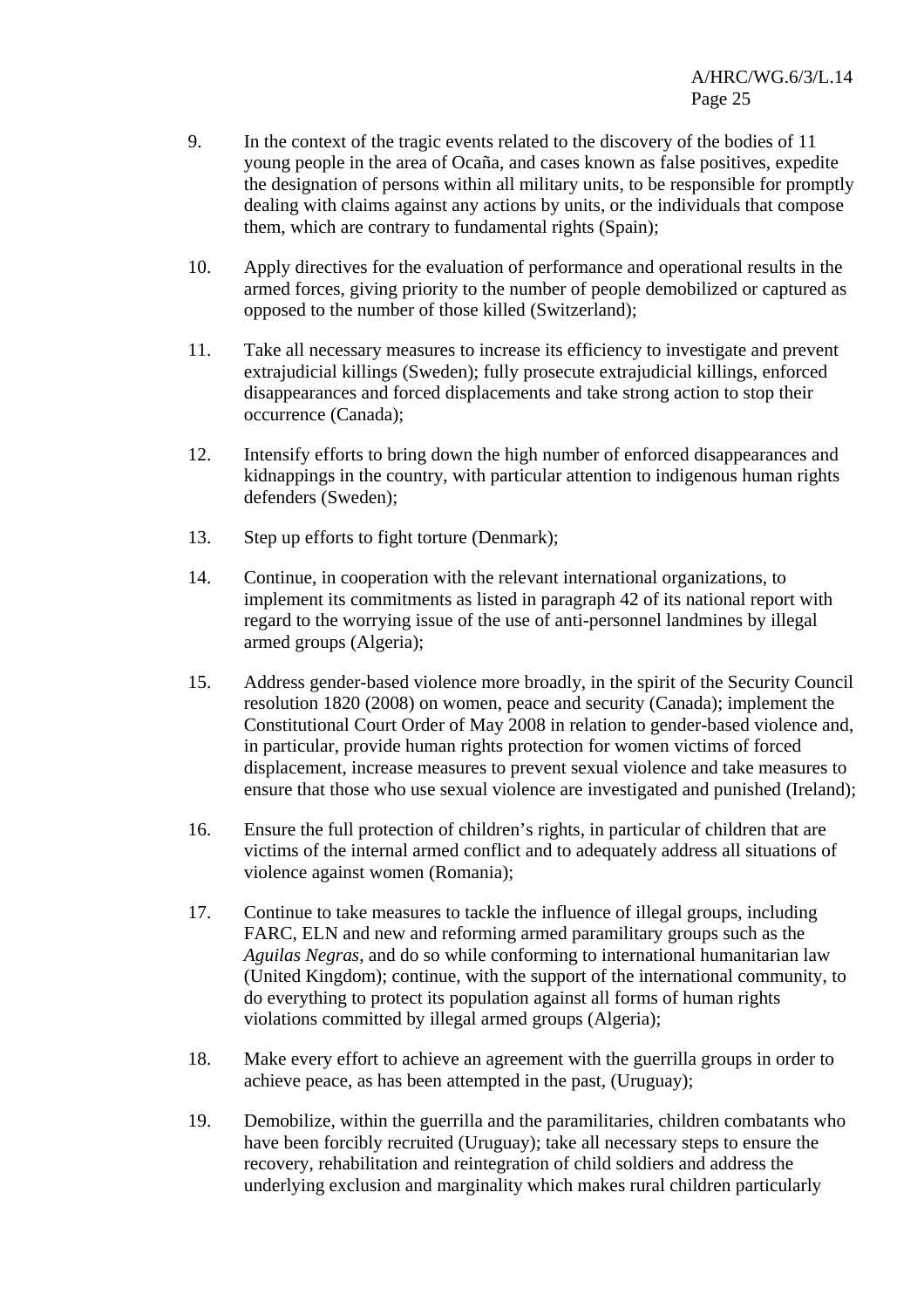vulnerable to recruitment by armed groups (Austria); address the issue of unaccounted for children not handed over after the demobilization process of the paramilitaries and guarantee free primary education as a preventive measure against forced recruitments (Slovenia);

- 20. Timely cooperate with the monitoring mechanism based on Security Council resolution 1612 (2005) and adopt concrete measures to prevent and punish all kinds of recruitment or use of children in armed conflict (Czech Republic); continue to work constructively with the United Nations on the implementation of the monitoring and reporting mechanism of Security Council resolution 1612 (2005) on children and armed conflict (Canada);
- 21. Take on board the recommendation of the Committee on the Rights of the Child that Colombia seek technical assistance from, inter alia, OHCHR and UNICEF in areas including juvenile justice, rehabilitation, repatriations, police training and social reintegration of demobilized child soldiers and child victims of landmines (Malaysia);
- 22. Increase efforts to address the question of sexual violence of children, in particular in rural areas, to develop effective data collection with regard to sexual and physical abuse of children and to ensure that adequate report, policing and juridical measures are in place (Austria);
- 23. Take the necessary measures to guarantee the independence and the efficient functioning of the judicial system (Belgium); strengthen the judiciary and guarantee its independence (Switzerland);
- 24. Ensure that human rights abuses are appropriately investigated and that those responsible are processed and sanctioned by civil courts; to grant better facilities and financial resources to the judiciary, to accomplish this task efficiently; and to ensure effective implementation of the July 2008 Constitutional Tribunal sentence on the subject (Chile);
- 25. Continue the investigation and prosecution of the persons responsible for killing innocent young men who were said to be guerrilla fighters (Netherlands);
- 26. That Colombian justice complete its work designed to establish the truth, putting an end to impunity and protect the human rights (Switzerland); prevent anyone in the military, paramilitary or guerrilla forces who is accused of grave human rights violations and crimes against humanity, from benefitting from the amnesty laws (Chile); intensify its efforts to address the issue of impunity (Turkey);
- 27. That the National Commission for Reparation and Reconciliation and the Working Group on Historical Memory intensify their work to fully clarify past crimes and give voice to victims;
- 28. Adopt measures to ensure that the military justice system does not claim jurisdiction in human rights cases involving members of the security forces (Portugal);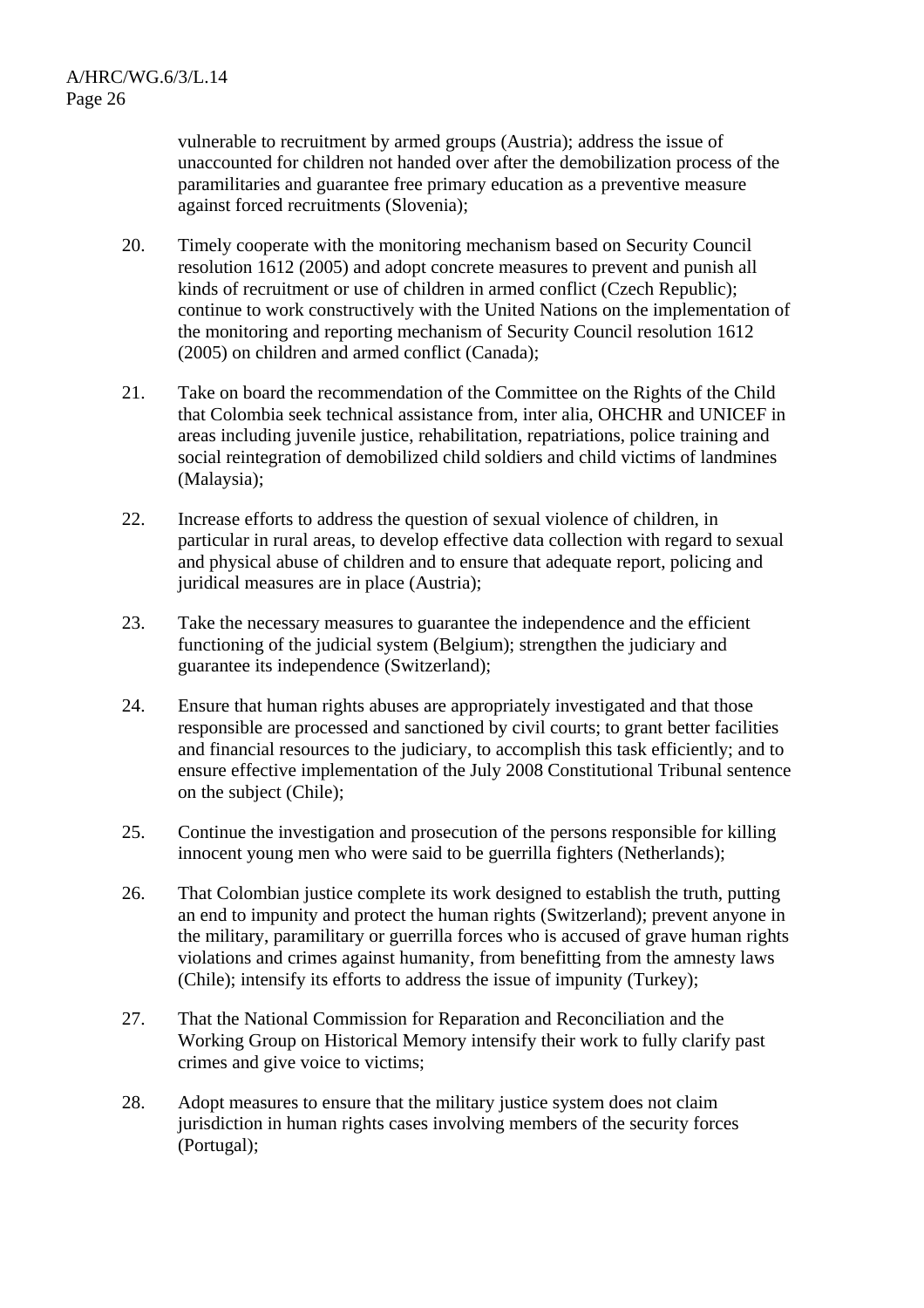- 29. Take effective measures to significantly reduce the number of extrajudicial executions and bring those responsible before civil jurisdiction (France);
- 30. Investigate all cases of disappearances and homicides under civil courts and punish those responsible, and to this effect, strengthen the human rights unit of the *Fiscalia General de la Nación* (Switzerland);
- 31. Ensure that all legislation and programmes in support of the Justice and Peace process comply with international standards (Canada); find a formula to solve the gaps in the Justice and Peace Law and allow for a legal response to the situation of legal limbo in which many thousands of ex-members of AUC find themselves while they await trial (Spain); guarantee the efficient implementation of the Justice and Peace Law, taking into account the clarifications given by the Constitutional Court (Belgium); that former paramilitary commanders continue to be heard within the framework of the application of the Justice and Peace Law (Switzerland); continue to strengthen the Victim and Witness Protection Programme under the Justice and Peace Act and allocate sufficient resources (Turkey);
- 32. Step up efforts to dismantle the new armed groups that have emerged since the demobilization of the paramilitaries (Switzerland); implement effective means of dismantling all forms of illegal armed groups that have emerged since the demobilization process began (Australia); further reinforce its efforts to immediately disband and disarm all paramilitary groups, including those that regrouped under different guises, and hold them accountable for their actions (Canada);
- 33. That the judiciary continue its investigations into alleged links between State agents and paramilitaries (Switzerland); continue its efforts in seeking to break the linkages between elements of the armed forces and State security forces, and illegal paramilitary groups (Malaysia); continue its investigations into public servants and political leaders who have links with paramilitary groups (Australia);
- 34. Take measures to prevent those involved in law enforcement, politics, the Government and civilians in general from being involved in illicit activities with illegal armed combatants (Chile);
- 35. Take stronger measures to address the problem of organized crimes and drug trafficking, in particular, to focus on the link between drug trafficking and trafficking in women and girls (Malaysia);
- 36. Take measures to ameliorate the effects of the displacement of civilians as a consequence of armed fighting, ensuring their return when zones have been pacified and adopting immediate measures for the restitution of lands and/or adequate compensation of those who have lost their lands (Chile);
- 37. Increase efforts to address the serious problem of the situation of internally displaced persons that causes much suffering to those individuals, families and communities affected (United Kingdom);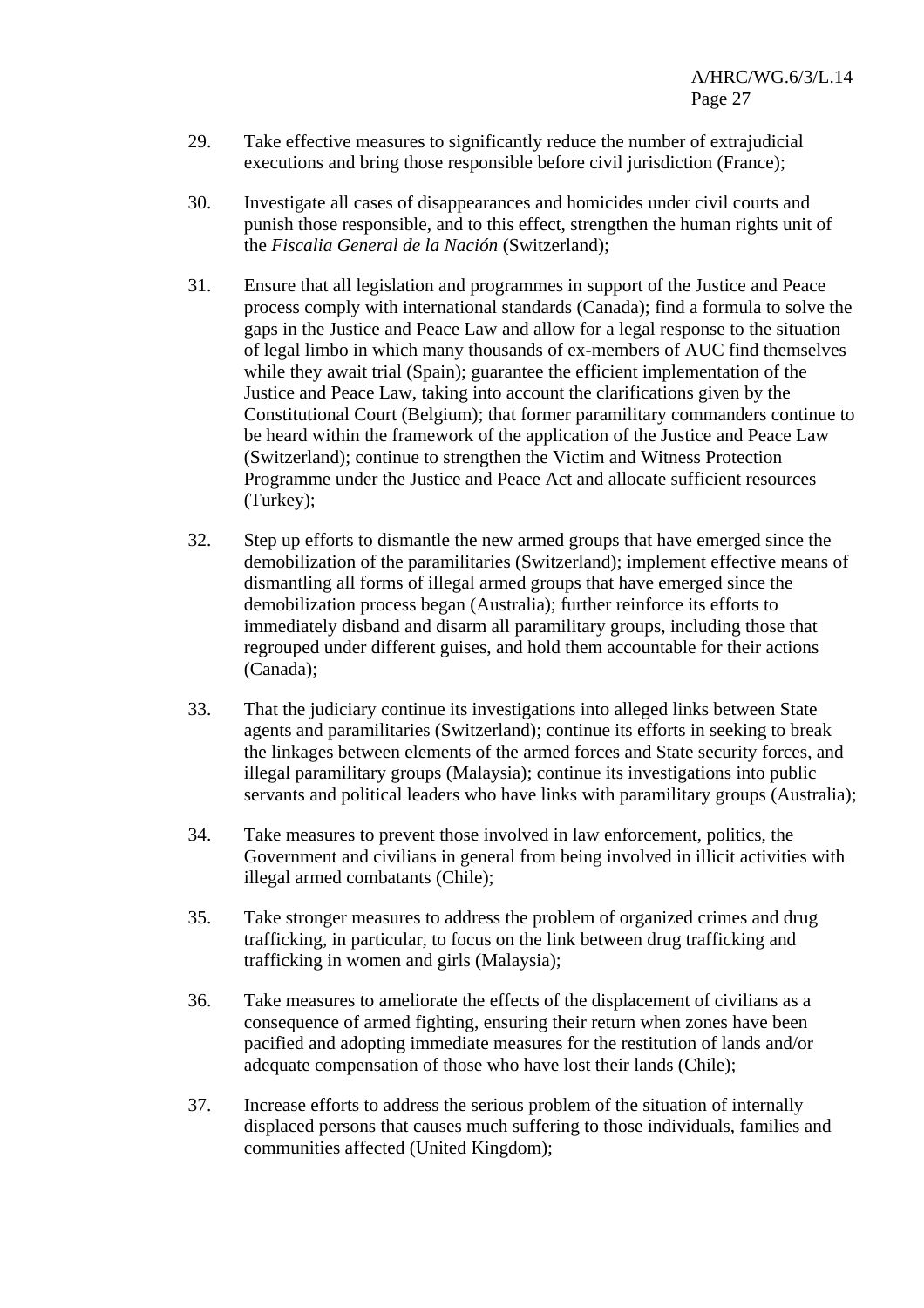- 38. Increase social and economic initiatives to reinforce the full enjoyment of human rights by the internally displaced, in particular minorities, such as indigenous peoples and Afro-descendents (Brazil);
- 39. Increase efforts to end impunity for those being responsible for the forced displacement as well as intensify security measures for the communities of internally displaced persons, in particular by protecting their property rights (Austria); prosecute the perpetrators of forced displacement independently of other possible crimes and human rights violations, instead of considering it an accessory fact or a simple consequence of armed conflict (Portugal);
- 40. Continue efforts to implement its commitments, as described in paragraphs 67, 71 and 76 of the national report with regard to the protection of displaced persons, women and children (Algeria);
- 41. In relation to high numbers of threats and attacks on human rights defenders, adopt further measures to ensure effective protection of personal safety of these groups, eliminate impunity of perpetrators of crimes against them, adopt concrete steps against stigmatization of human rights defenders and promote awarenessraising programmes for public as well as for officials about the importance and legitimacy of human rights advocacy (Czech Republic);
- 42. Ensure dialogue with important sectors of civil society, leaving aside stigmatizing speech and anything that would be unjustified on one side or the other; in this context, it is especially important to finalize the agreed national human rights plan of action (Spain);
- 43. Forcefully denounce at the highest level attacks against human rights defenders and give human rights defenders legitimacy and recognition through supportive statements (Norway);
- 44. That high-ranking State officials publicly express the recognition of the importance of the role played by human rights defenders, in order to support and protect the legitimate work of human rights defenders and trade union workers (Switzerland);
- 45. Give strict orders to security forces not to make mistakes by qualifying as "terrorists" those who in reality are human rights defenders and members of nongovernmental organisations (Uruguay).
- 46. Recognize and guarantee the legitimacy of the work of human rights defenders, as of that of trade unions workers and journalists, and ensure their protection and that the violations of their rights are prosecuted (France);
- 47. Deepen its engagement with and support for civil society actors, human rights defenders and minority groups, and ensure their safety, with specific mechanisms in place if necessary, including through supportive public statements on the important role they play in democracy (United Kingdom);
- 48. Fully implement the Presidential Directive 07 of 1999, and, in particular, give public recognition and support to human rights defenders, sanction those who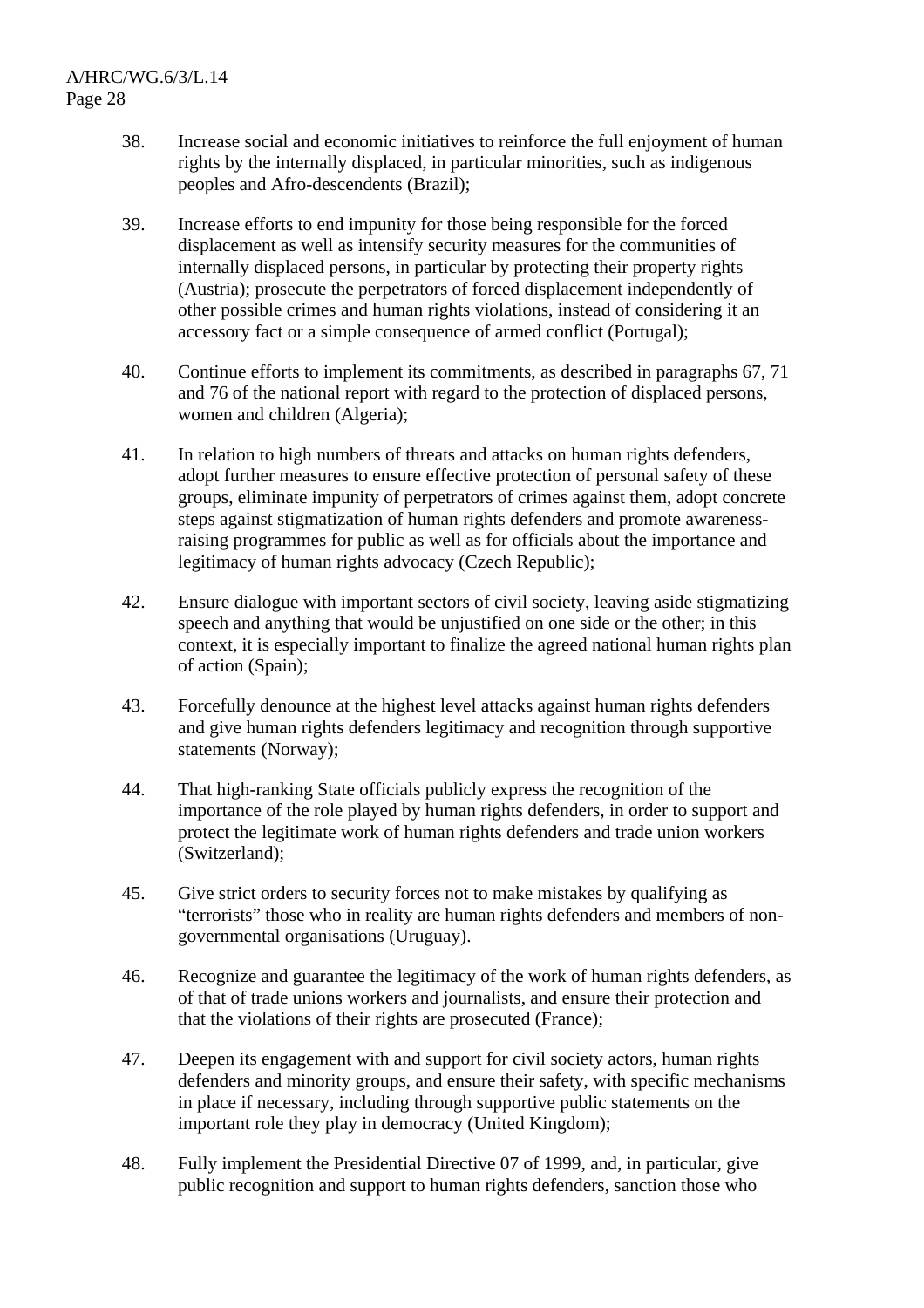make unsubstantiated allegations against human rights defenders, strengthen the protection programme and investigate and punish crimes against human rights defenders (Ireland);

- 49. Acknowledge publicly the work of human rights defenders and trade unionists as legitimate and refrain from making public statements that could be seen as delegitimizing these groups or linking them with illegal guerrilla groups (Australia);
- 50. Effectively investigate and prosecute crimes and violations against human rights defenders, and that those responsible are punished (Norway); ensure that human rights abuses committed against human rights defenders, trade unionists and other advocacy groups are investigated thoroughly and those responsible are prosecuted (Australia);
- 51. Give priority to the fight against criminal gangs and emerging gangs and, in this context, investigate threats and attacks to human rights defenders from these gangs, and grant them the necessary security guarantees. (Spain);
- 52. Do everything possible, in the territories under its jurisdiction, to protect human rights defenders, trade unions workers and journalists, and take necessary political measures to protect them and respect their human rights (Albania); better protect human rights defenders, in particular in rural areas, and foster dialogue between the Government and human rights organizations, using if necessary the mediation of the local OHCHR office (Germany); take greater measures to ensure the safety of all its people, including directly targeted groups such as human rights defenders, community leaders, journalists and trade unionists (Canada); continue efforts to ensure the protection of all human rights defenders and reporters (Azerbaijan);
- 53. Put an equal emphasis on the implementation of the Ministry of the Interior's protection programme to defend human rights defenders on the field, bearing in mind the joint statement of the Special Representative of the Secretary-General on the situation of human rights defenders with other special rapporteurs who expressed concerns about the situation and called for appropriate measures to be taken by Colombia (Hungary);
- 54. Step up efforts to protect trade unionists (Denmark);
- 55. Continue a constructive dialogue with human rights non-governmental organizations, especially given the current polarization between them and the Government (Netherlands);
- 56. Consider the possibility of implementing free primary education (Argentina);
- 57. Adopt concrete measures to ensure universal access to quality primary education (Czech Republic);
- 58. Expand access to education by offering free public primary education (Brazil);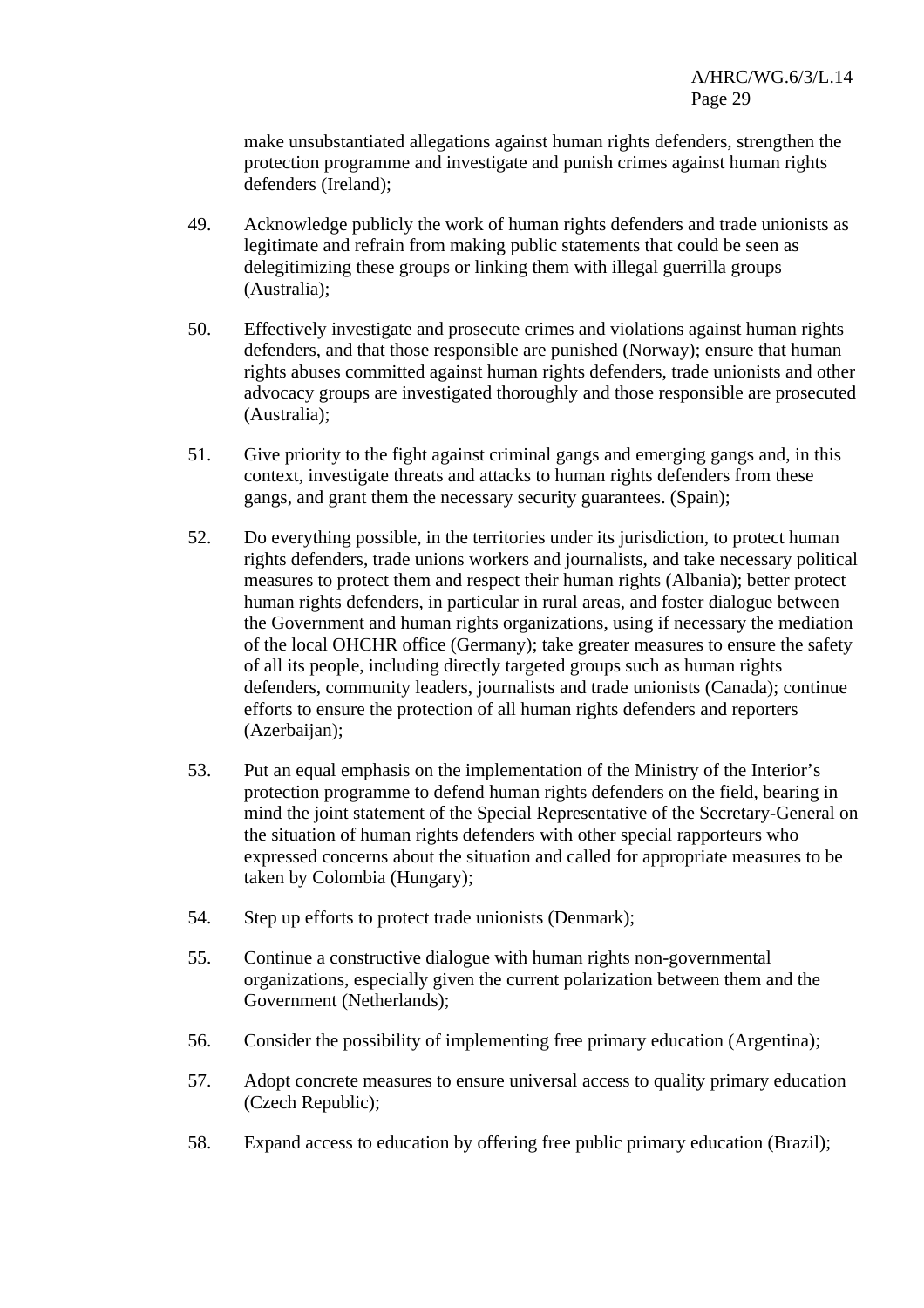- 59. Step up its efforts to protect its indigenous peoples and install the effective system of consultations with indigenous peoples (Denmark);
- 60. Follow up on the recommendations made by the Special Rapporteur on the situation of human rights and fundamental freedoms of indigenous peoples in 2004 (Canada);
- 61. Take into account the United Nations Declaration on the Rights of Indigenous Peoples in the implementation of its public policies (Bolivia);
- 62. Adopt measures ensuring effective national birth registration, including through programmes of mobile registration units and registration of those without documentation (Czech Republic);
- 63. Increase efforts to tackle poverty and give its attention to the most vulnerable groups in society, including indigenous groups (United Kingdom);
- 64. Accelerate the poverty alleviation programmes with a view to addressing the uneven distribution of wealth, access to health and the high level of social exclusion of indigenous peoples and Afro-Colombian groups (South Africa);
- 65. Consider extending the network of government services for the delivery of socioeconomic and development aid into the rural areas (Malaysia).

88. The recommendations noted in the report in paragraphs  $19(d)$ ;  $19(e)$ ;  $22(c)$ ;  $23(b)$ ;  $23(d)$ ;  $23(e)$ ;  $35(c)$ ;  $37(a)$ ;  $37(c)$ ;  $40(e)$ ;  $60(a)$  above did not enjoy the support of Colombia. Colombia submitted its views on these recommendations. These views are included in Addendum 1 to the Working Group Report (A/HRC/10/82/Add.1).

89. The following recommendations will be examined by Colombia, which will provide responses during the adoption of the outcome report by the Council at its tenth session. The response of Colombia to these recommendations will be included in the outcome report.

- 1. Guarantee access to justice and the right to reparation for victims in a nondiscriminatory way in conformity with international standards (Belgium);
- 2. Continue consolidating its policy of integral attention to victims and family members of human rights violations, in keeping with international standards (Mexico); achieve a broad consensus to approve the law establishing a statute for victims of conflict and ensure that this law leads to effective reparations for all victims, especially victims of the State (Spain); improve the text of the draft Law for Victims in order to include victims of state agents, in keeping with recommendations by the United Nations (Switzerland).

90. All conclusions and/or recommendations contained in the present report reflect the position of the submitting State(s) and /or the State under review thereon. They should not be construed as endorsed by the Working Group as a whole.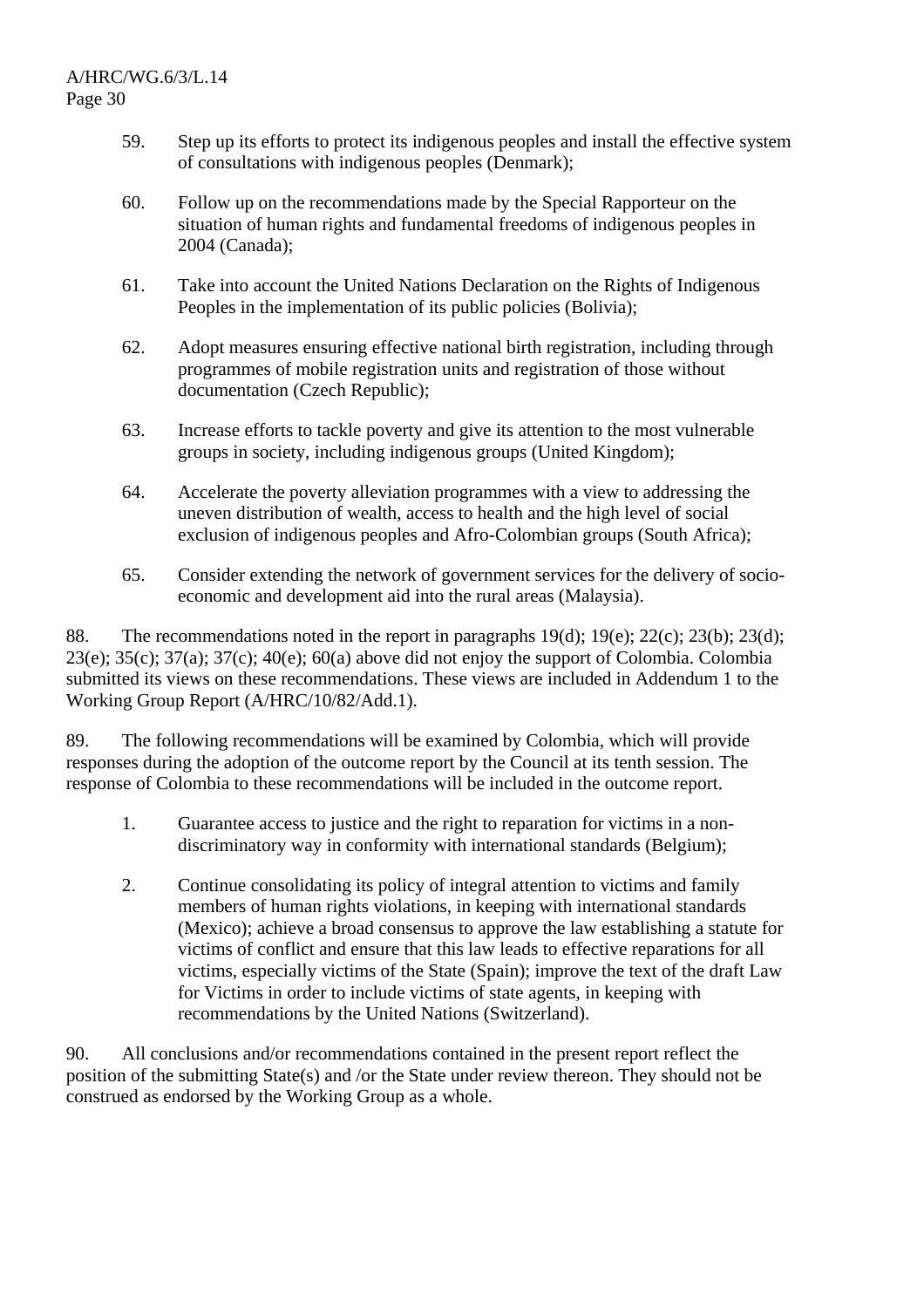A/HRC/WG.6/3/L.14 Page 31

# **III. VOLUNTARY COMMITMENTS OF THE STATE UNDER REVIEW**

91. Voluntary commitments presented by Colombia are included in the addendum to the Working Group Report (A/HRC/10/82/Add.1).